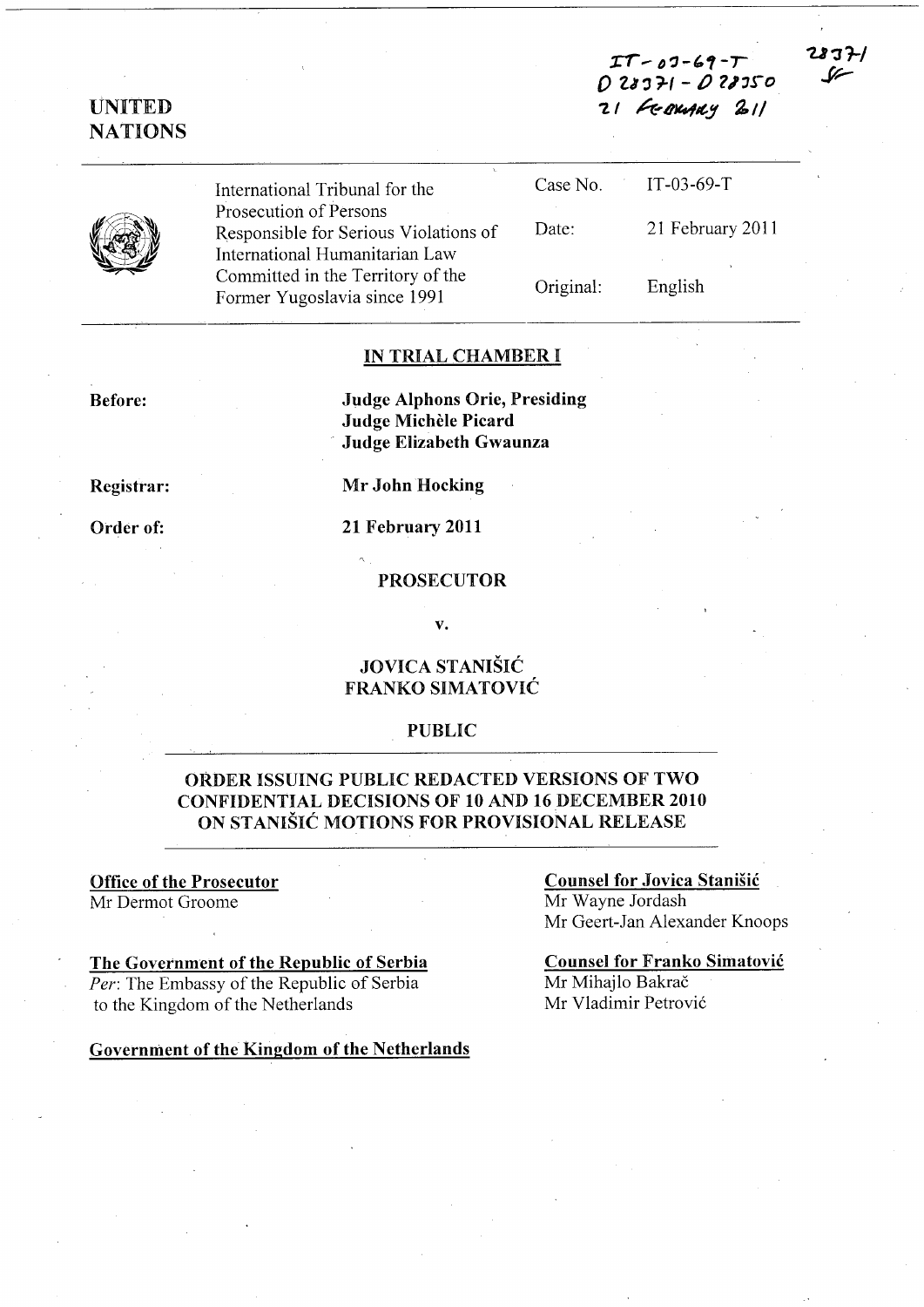1. On 10 December 2010, the Chamber issued its confidential "Decision on Urgent Stanišić Motion for Provisional Release", in which it granted provisional release from 17 to 23 December 2010 ("Decision of 10 December 2010"). On 16 December 2010, the Chamber issued its confidential "Decision on Stanišić Renewed Request for Provisional Release", in which it granted an extended period of provisional release, from 17 to 28 December 2010 ("Decision of 16 December 2010").

2. On 23 December 2010, Judge Prandler, sitting as Duty Judge, issued the confidential "Decision on Stanišić's Urgent Request for Variation of Decision on Provisional Release", in which the Accused was ordered, in light of a delay in his departure, to return to the Tribunal on or before 3 January 201l. On 31 December 2010, Judge Harhoff, sitting as Duty Judge, issued the confidential "Decision on Second Urgent Stanišić Request for Variation of Decision on Provisional Release", in which the Accused's request for an extension of provisional release was denied.

3. Under the current modalities of trial, the regular reports by the United Nations Detention Unit Reporting Medical Officer on the medical condition of the Accused should be filed confidentially, unless the Chamber indicates otherwise.<sup>1</sup> In accordance with these modalities, the Trial Chamber considers that parts of the Decision of 10 December 2010 and the Decision of 16 December 2010 should remain confidential and hereby issues public redacted versions of these decisions.

Done in English and in French, the English being authoritative.

/ **Judge Alphons Orie** Presiding/Judge

Dated this Twenty-first day of February 2011 At The Hague The Netherlands

#### **[Seal of the Tribunal]**

Third Decision Amending Modalities of Trial, 17 September 2010, Annex B, para. 3.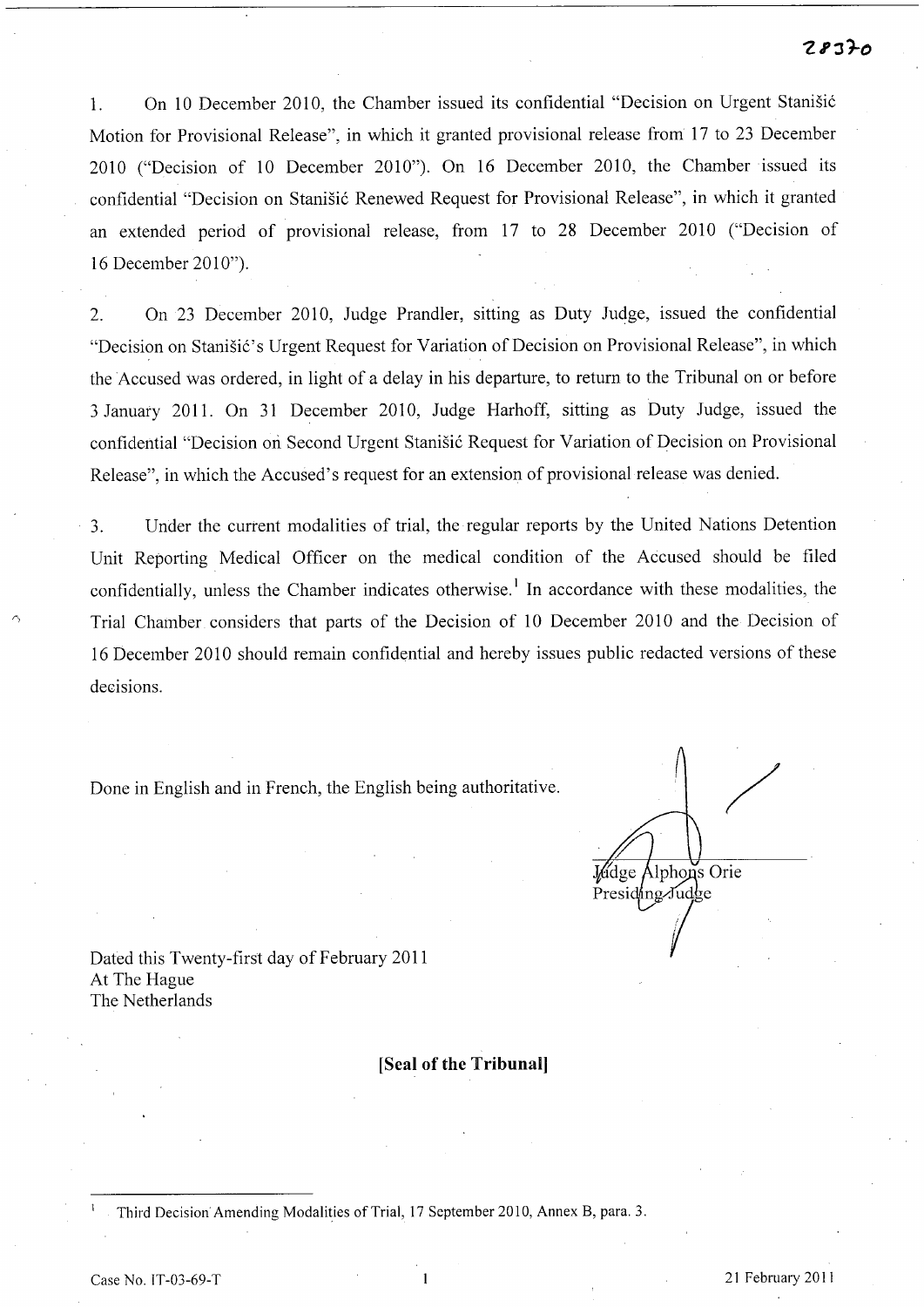

International Tribunal for the Prosecution of Persons Responsible for Serious Violations of International Humanitarian Law Committed in the Territory of the Former Yugoslavia since 1991

| Case No.  | $IT-03-69-T$     |
|-----------|------------------|
| Date:     | 10 December 2010 |
| Original: | English          |

#### IN TRIAL CHAMBER I

Before:

Judge Alphons Orie, Presiding Judge Michèle Picard Judge Elizabeth Gwaunza

Registrar:

Decision of:

Mr John Hocking

10 December 2010

#### PROSECUTOR

v.

### JOVICA STANISIC FRANKO SIMATOVIC

#### PUBLIC REDACTED VERSION

## DECISION ON URGENT STANISIC MOTION FOR PROVISIONAL RELEASE

#### Office of the Prosecutor Mr Dermot Groome

### The Government of the Republic of Serbia

*Per:* The Embassy of the Republic of Serbia to the Kingdom of the Netherlands

Government of the Kingdom of the Netherlands

### Counsel for Jovica Stanisic Mr Wayne Jordash Mr Geert-Jan Alexander Knoops

Counsel for Franko Simatovic Mr Mihajlo Bakrač Mr Vladimir Petrovi6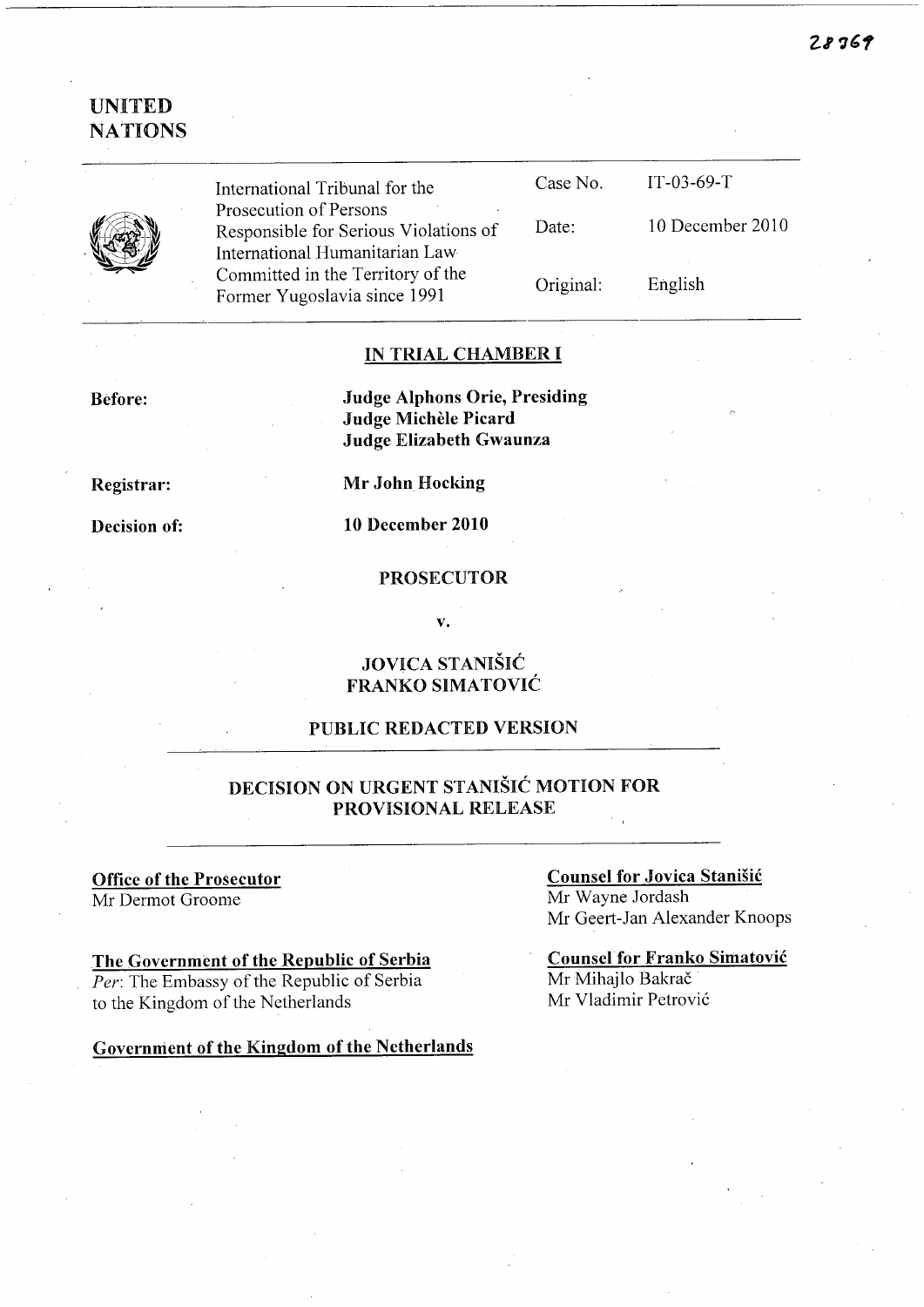# **I.** PROCEDURAL HISTORY

1. On 24 November 2010, the Stanisic Defence filed a motion seeking provisional release of Jovica Stanišić ("Accused") from 17 December 2010 to 8 January 2011, with authorization to attend his father's memorial service [REDACTED] and to otherwise stay at his home in Belgrade ("Motion").<sup>1</sup> Attached to the Motion, the Stanisic Defence submitted guarantees of the Government of the Republic of Serbia dated 18 November 2010 ("Serbian Guarantees").<sup>2</sup> The Stanišić Defence also submitted a personal guarantee by the Accused to comply with any conditions ordered by the Chamber ("Accused's Personal Guarantee").<sup>3</sup> On 25 November 2010, the Chamber set the deadline for responses to the Motion at 1 December 2010.<sup>4</sup> On 1 December 2010, the Prosecution responded, taking no position as to whether the Motion should be granted ("Response").<sup>5</sup> The Prosecution requested that any provisional release be of a limited duration and that the same conditions be put in place as during the Accused's previous provisional release.<sup>6</sup> On 3 December 2010, the Tribunal's Host State filed a letter pursuant to Rule 65 (B) of the Tribunal's Rules of Procedure and Evidence ("Rules") stating that it did not oppose the Motion.<sup>7</sup> On 6 December 2010, the Stanistic Defence requested that the Accused be authorized to visit his father's grave and requested leave to reply to the Response.<sup>8</sup> On  $7$  December 2010, the Prosecution responded that it did not object to the Accused's visit to his father's grave if he were to be provisionally released, or to the request for leave to reply.<sup>9</sup> On the same day, the Chamber granted the Stanistic Defence request for leave to. reply.<sup>10</sup> On 7 December 2010, the Stanisic Defence replied to the Response ("Reply").<sup>11</sup>

2. The Chamber has informally consulted with the Registry with a view to identifying a doctor who has served as a reporting medical practitioner before this Chamber, who is familiar with recent developments in the Accused's condition, and who would be available to conduct a· medical examination of the Accused in Belgrade during the requested period of provisional release. On 10

Urgent Stanisic Motion for Provisional Release, 24 November 2010. By means of informal communications, on 2 December 2010, the Chamber requested the Stanišić Defence for information regarding the location of the memorial service and on 3 December 2010, the Stanisic Defence informed the Chamber that the memorial service would be held in [REDACTED].

 $\sqrt{2}$ Motion, Confidential Annex 11.

<sup>3</sup> Motion, Confidential Annex Ill.  $\overline{4}$ 

T. 9542.

<sup>5</sup> Prosecution Response to Urgent Stanisic Motion for Provisional Release, 1 December 2010.

 $\ddot{\mathbf{6}}$ Response, para. 20.

Letter of the Ministry of Foreign Affairs of the Kingdom of the Netherlands on Provisional Release for Mr Jovica  $\overline{7}$ Stanišić, 3 December 2010.

Request for Leave to Reply to Prosecution Response to Stanisic Motion for Provisional Release, 6 December 2010  $\overline{\mathbf{8}}$ ("Request for Leave to Reply"). .

<sup>&</sup>lt;sub>Q</sub> T. 9885.

 $\frac{10}{11}$  T. 9885.

<sup>11</sup>Reply to Prosecution Response to Stanisic Motion for Provisional Release, 7 December 2010.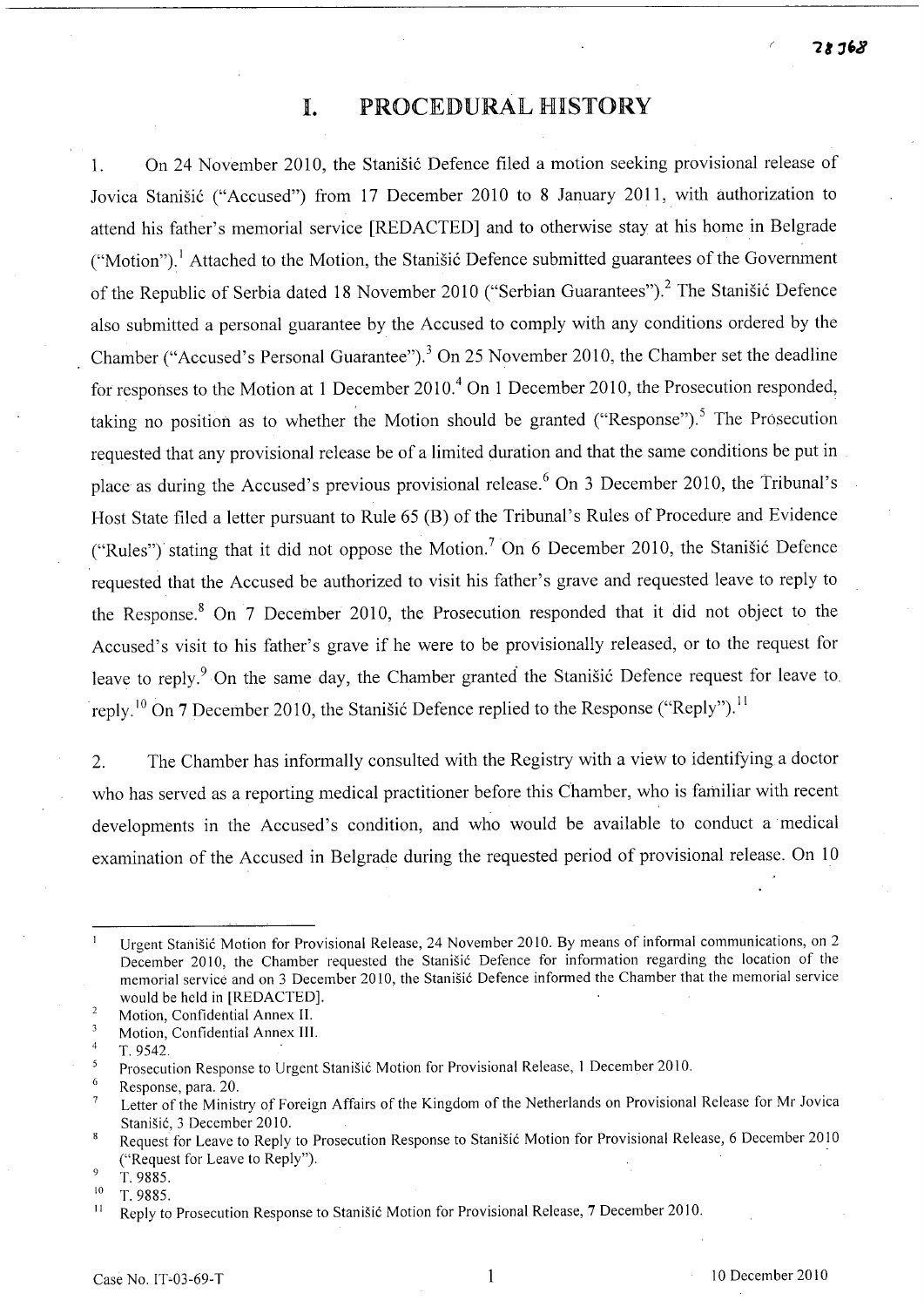December 2010, the Registry filed a submission, informing the Chamber that the reporting medical practitioners they consulted for this purpose were unavailable ("Registry Submission").<sup>12</sup>

# II. SUBMISSIONS OF THE PARTIES

3. The Stanišić Defence submits that the Accused poses no danger to victims or witnesses and that there is no risk that he would abscond.<sup>13</sup> The Stanišić Defence argues that the elevated standard of compelling humanitarian grounds is not appropriate at the present stage of the proceedings. 14 The Stanišić Defence requests that the Accused be provisionally released from 17 December 2010 to 8 January 2011, in order to attend the forty-day memorial service of his father on 18 December 2010, to visit his father's grave on 19 December 2010, to visit and mourn with his family, and to observe Orthodox Christmas in Belgrade on 7 January 2011.<sup>15</sup> The Stanišić Defence submits that the Accused's presence during this period will be of substantial comfort to his family members, particularly his young son, and will have a positive impact on the Accused's mental state.<sup>16</sup> The Stanišić Defence further submits that the continued general stability of the Accused's health indicates that a sudden and serious decline in his health is unlikely.<sup>17</sup> The Stanišić Defence argues that any risk of a severe and serious decline in the Accused's health can be effectively addressed by imposing similar conditions to those the Chamber imposed in its Decision on Urgent Stanišić Motion for Provisional Release of 11 October 2010 ("11 October 2010 Decision"), with which the Accused complied when he was last provisionally released.<sup>18</sup>

4. The Prosecution submits that it is nearing the end of its case and argues that the Chamber should take into account this advanced stage of the proceedings as well as the nature, quantity, and strength of the incriminating evidence presented against the Accused as factors weighing against the Motion, to the extent it does not present sufficiently compelling humanitarian grounds.<sup>19</sup> The Prosecution further submits that the Accused's [REDACTED] symptoms worsened in October and November 2010, that he recently experienced [REDACTED].<sup>20</sup> The Prosecution argues that the grounds presented in the Motion must be carefully balanced against the ongoing risk of

 $^{16}$  Motion, paras 5, 11-12; Reply, paras 9-10, 14.

Response, paras 11-15.

<sup>&</sup>lt;sup>12</sup> Registry Submission regarding Medical Experts, 10 December 2010.

<sup>&</sup>lt;sup>13</sup> Motion, para. 6.

 $14$  Reply, paras 2-6.

<sup>&</sup>lt;sup>15</sup> Motion, paras 1, 3-5, 12-13, 16; Reply, paras 15-16. The Trial Chamber notes that in the Request for Leave to Reply, the Stanisic Defence requested that the Accused be authorized to visit his father's grave on 21 December 2010, but that this request was amended to 19 December 2010 in the Reply.

<sup>&</sup>lt;sup>17</sup> Motion, para. 15; Reply, para. 11.

<sup>&</sup>lt;sup>18</sup> Motion, paras 9-10, 14; Reply, para. 12.

<sup>19</sup> Response, paras 3-5.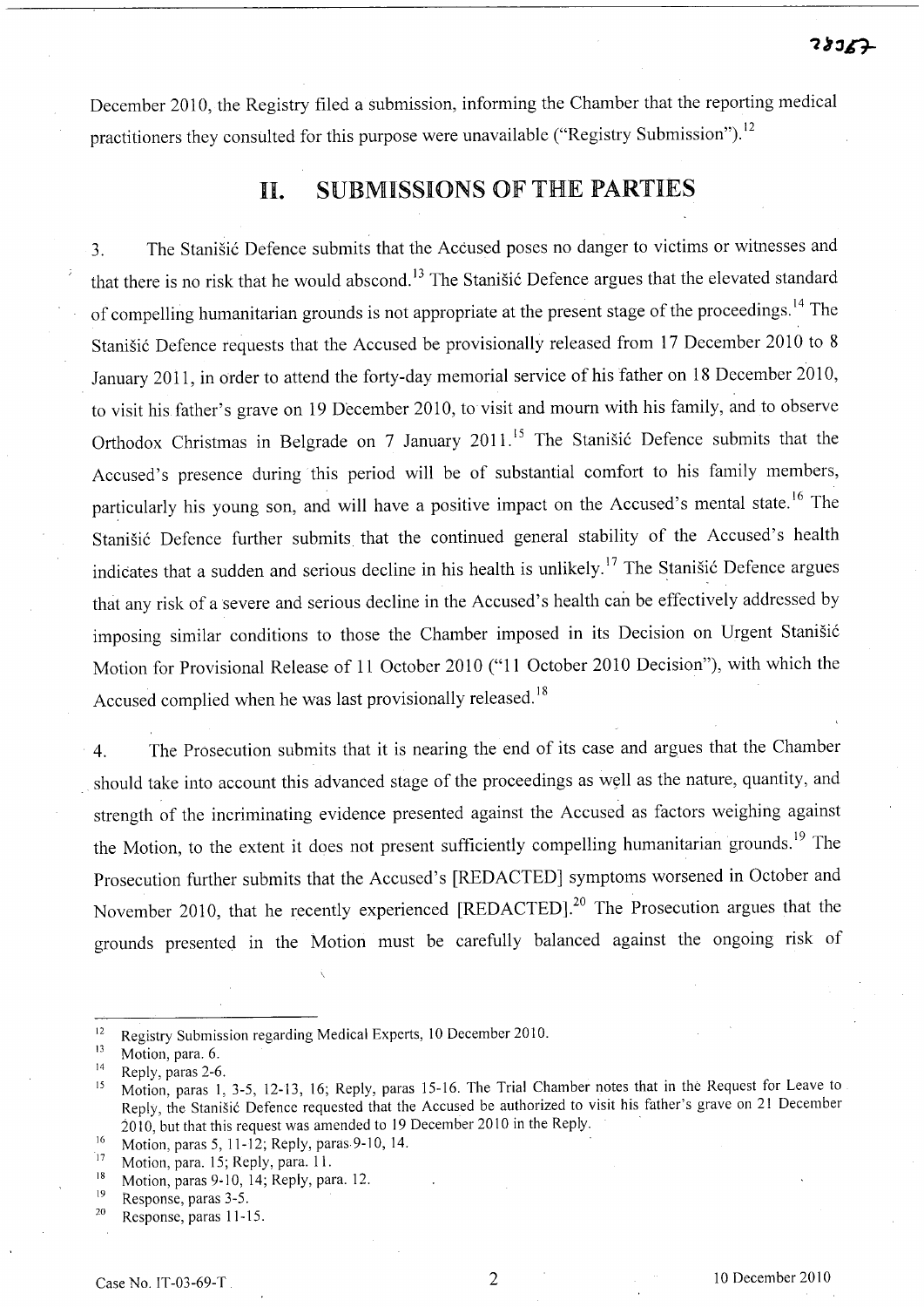deterioration to the Accused's health. $^{21}$  If the humanitarian grounds presented in the Motion are considered sufficiently compelling, any provisional release should last only a matter of days, being long enough to travel to the Republic of Serbia ("Serbia"), meet with his family, attend the ceremony, and travel back to the United Nations Detention Unit ("UNDU").<sup>22</sup>

# **HI. APPLICABLE LAW**

5. The Chamber recalls the applicable law governing provisional release and provisional release procedures as set out in its previous decisions.<sup>23</sup> Further, according to the Appeals Chamber, when considering a provisional release motion at the post-Rule 98 *bis* stage of the proceedings, even when satisfied that sufficient guarantees exist to offset the risk of flight, a Chamber should not exercise its discretion in favour of a grant of provisional release unless compelling humanitarian grounds are present which tip the balance in favour of allowing provisional release.<sup>24</sup>

## IV. DISCUSSION

6. As to whether the Accused, if released, will return for trial, the Chamber recalls the discussion in its previous decisions.<sup>25</sup> The Chamber has not received information indicating a change of circumstances in this regard. Specifically, the Chamber has considered that the presentation of evidence has continued and that the Prosecution is nearing the end of its case. The Chamber finds that' this change does not give rise to a reasonable fear that the Accused will attempt to abscond. Further, the Chamber considers and gives appropriate weight to the Serbian Guarantees. Consequently, the Chamber remains satisfied that the Accused, if provisionally released, would appear for trial.

 $21$  Response, paras 17-18.

<sup>&</sup>lt;sup>22</sup> Response, paras 18-20.

<sup>&</sup>lt;sup>23</sup> See Decision on Urgent Stanišić Defence Motion for Provisional Release, 31 March 2010 (Confidential) ("31 March 2010 Decision"), paras 19-21; Decision on Simatović Defence Motion Requesting Provisional Release during the Winter Court Recess, 15 December 2009, paras 11-12; Decision on Simatović Defence Motion Requesting Provisional Release, IS October 2009, paras 10-12.

*<sup>24</sup> Prosecutor* v. *Popovie et al.,* Case nos IT-OS-88-AR6S.4, IT-OS-88-AR6S.S, IT-OS-S8-AR6S.6, Decision on Consolidated Appeal Against Decision on Borovcanin's Motion for Custodial Visit and Decision on Gvero's and Miletić's Motions for Provisional Release During the Break in the Proceedings, 15 May 2008, paras 23-24; *Prosecutor v. Prlié et al.*, Case no. IT-04-74-AR65.9, Decision on "Prosecution's Appeal from Décision relative à la demande de mise en liberté provisoire de l'accusé Stojić dated 8 April 2008", 29 April 2008, paras 13-15; *Prosecutor v. Prlić et al., Case no. IT-04-74-AR65.8, Decision on "Prosecution's Appeal from Décision relative à* la demande de mise en liberté provisoire de l'accusé Prlic dated 7 April 2008", 25 April 2008, para. 14; *Prosecutor* v. Prlić et al., Case no. IT-04-74-AR65.7, Decision on "Prosecution's Appeal from Décision relative à la demande de mise en liberte provisoire de I'accuse Petkovic dated 31 March 200S", 21 April 2008, paras *IS,* 17; *Prosecutor* v. Prlic et al., Case no. IT-04-74-AR65.5, Decision on Prosecution's Consolidated Appeal Against Decisions to Provisionally Release the Accused Prlic, Stojic, Praljak, Petkovic and Coric, 11 March 200S, para. 21.

<sup>&</sup>lt;sup>25</sup> Decision on Urgent Stanišić Defence Motion for Provisional Release on Humanitarian and Compassionate Grounds (Confidential), 16 August 2010 ("16 August 2010 Decision"), para. S; Decision on Urgent Stanisic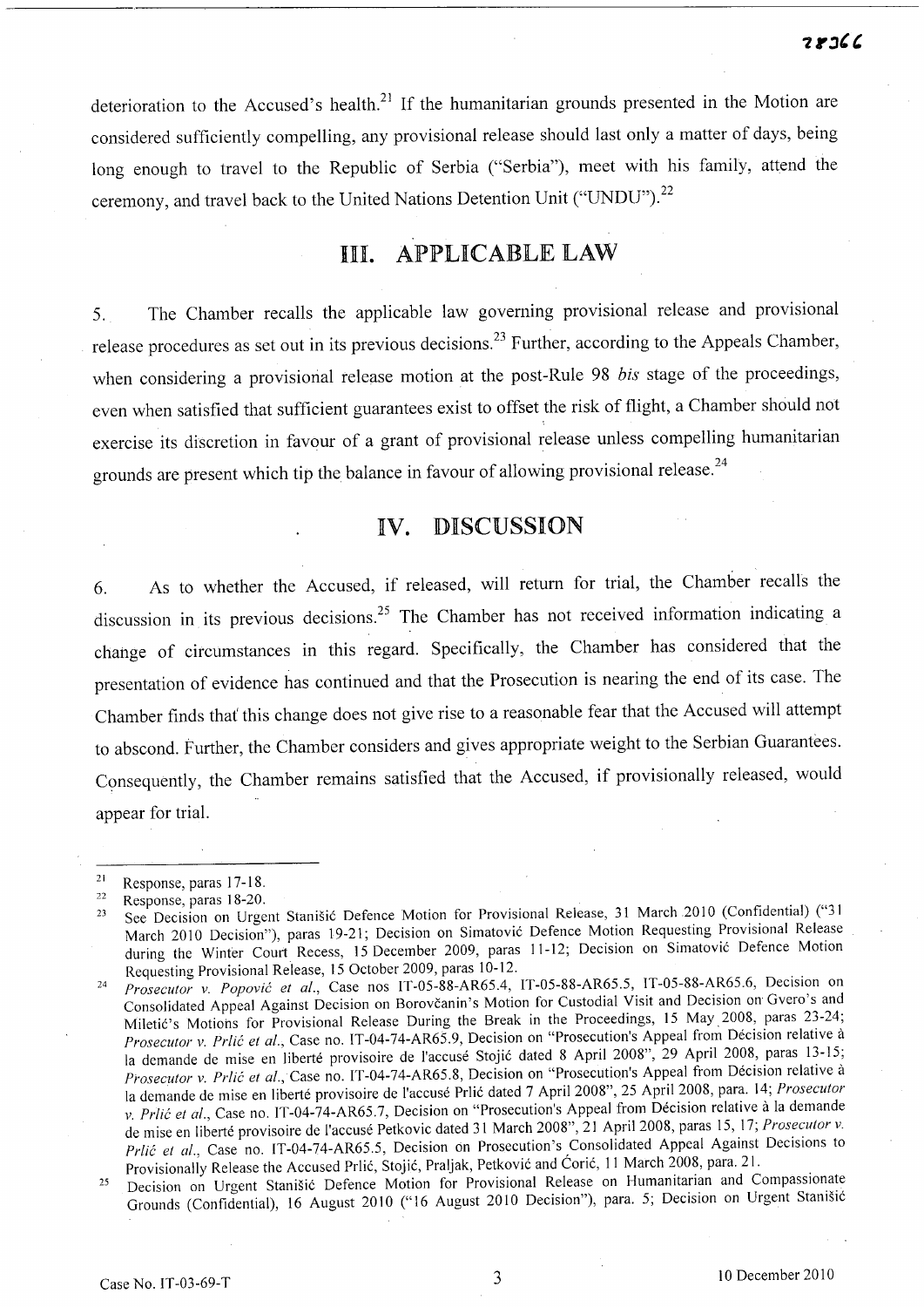#### $28765$

7. As to whether the Accused, if released, will pose a danger to any victim, witness, or other person, the Chamber recalls the analysis in its decision of 31 March 2010.<sup>26</sup> As the Chamber has not received information indicating a change of circumstances in this regard, it remains satisfied that the Accused, if provisionally released, would not pose a danger to any victim, witness, or other person.

8. The Chamber notes that the requirement that the Defence demonstrate the existence of compelling humanitarian grounds which tip the balance in favour of provisional release applies in the post-Rule 98 *bis* stage of the proceedings. Therefore, at present, the Chamber must assess only whether provisional release is appropriate in the specific circumstances of the present case. In this context, the Chamber recognizes the significance to the Accused of attending his father's memorial service. The Accused further wishes to visit his father's grave on 19 December 2010 in furtherance of a religious tradition marking the day of the family's patron saint. The Chamber gives these factors due weight in its consideration of the Motion. The Accused has also expressed a wish to observe Orthodox Christmas in Belgrade on 7 January 2011. However, the Chamber notes that court proceedings are scheduled to resume on 10 January 2011. As a result, the Accused will have to return to the UNDU prior to 7 January 2010 to allow for sufficient time between his return to the UNDU and the resumption of court proceedings following the recess. The Chamber considers this with regard to the appropriate duration of the requested provisional release.

9. The Chamber remains mindful of its obligation to avoid unnecessary interruptions to the trial proceedings.27 The Chamber recalls that the occurrence of a sudden deterioration of the Accused's health may affect his ability to return to The Hague.<sup>28</sup> Consequently, any such deterioration during a period of provisional release could result in serious disruption to the trial proceedings?9 The Chamber has previously held that the existence of such a risk strongly militates against granting provisional release. 3o

10. The Chamber recalls that in its 11 October 2010 Decision, it found that the Accused's medical condition appeared comparatively stable, although the risk of a sudden deterioration in his health remained.<sup>31</sup> On 14 October 2010, the Reporting Medical Officer ("RMO") opined that

- $28$  Ibid.
- $29$  Ibid.

Defence Motion for Provisional Release, 22 July 2010 ("22 July 2010 Decision"), para. 6; 31 March 2010 Decision, paras 23-24.

<sup>26 31</sup> March 2010 Decision, para. 26; see also 16 August 2010 Decision, para. 6 and 22 July 2010 Decision, para. 7.

<sup>&</sup>lt;sup>27</sup> See 11 October 2010 Decision, para. 10 and previous decisions of this Chamber cited therein.

 $30$  Ibid.<br> $31$  11 October 2010 Decision, para. 12.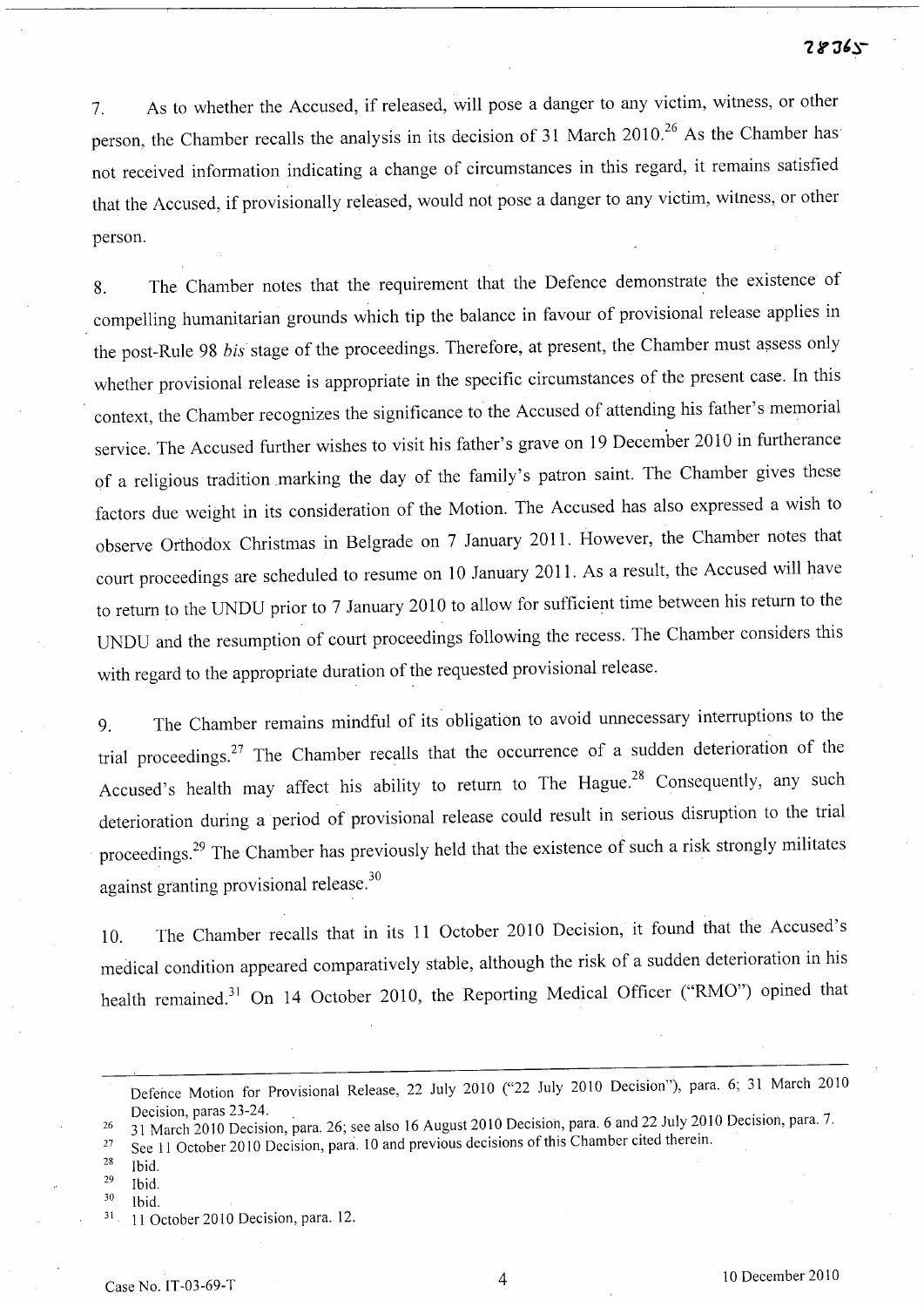$28364$ 

[REDACTED]?2 During his. subsequent provisional release from 15 to 21 October 2010, the Accused was able to travel to Belgrade and return to the UNDU without any reported serious decline in his health.<sup>33</sup> Since 11 October 2010, the RMO has further reported that the Accused's general state is stable: [REDACTED].<sup>34</sup> [REDACTED].<sup>35</sup> [REDACTED].<sup>36</sup> [REDACTED].<sup>37</sup> Based on the foregoing, the Chamber finds that the Accused's medical condition has remained comparatively stable since 11 October 2010. However, given his recent medical history, [REDACTED], the risk of a sudden deterioration in his health cannot be ruled out.

11. In its 11 October 2010 Decision, the Chamber developed a strict set of conditions for monitoring, treating, and reporting on the Accused's medical condition outside of the UNDU.<sup>38</sup> Through these conditions the Chamber aimed to ensure, to the greatest extent possible, the continuity of the Accused's existing system of medical reporting and treatment, which is of the essence in ensuring the fair and expeditious conduct of the proceedings.<sup>39</sup> The Chamber previously held that these conditions, in the context of the comparatively stable state of the Accused's health, significantly reduced the risk of a serious disruption to the trial proceedings resulting from any deterioration in the Accused's medical condition outside of the UNDU. 40 The conditions specified the circumstances under which the Accused may seek medical treatment in Belgrade and the manner in which he is to be treated.<sup>41</sup> Further, as part of these conditions, the Chamber instructed a reporting medical practitioner to perform the weekly medical examination of the Accused in Belgrade during the period of provisional release.<sup>42</sup> The Chamber considers that such an examination will only be meaningful where the reporting medical practitioner is familiar with the recent developments in the condition of the Accused. Based on the Registry Submission, the Chamber notes that no such reporting medical practitioner is available to examine the Accused during the period of provisional release requested in the Motion.

 $\frac{32}{33}$  Registry Submission of Medical Report, 14 October 2010.

<sup>&</sup>lt;sup>33</sup> See Registry Submission of Medical Report, 20 October 2010; RMO Report of 26 October 2010.

<sup>34</sup> Registry Submission of Medical Report, 14 October 2010; RMO Report of 26 October 2010; RMO Report of 4 November 2010; RMO Report of 1 December 2010. See also Registry Submission of Expert Reports, 10 November 2010 (Dr Oldenburg Report).

<sup>&</sup>lt;sup>35</sup> Registry Submission of Medical Report, 14 October 2010; RMO Report of 26 October 2010; RMO Report of 4 November 2010; RMO Report of 9 November 2010; RMO Report of 17 November 2010; RMO Report of 23 November 2010; RMO Report of 8 December 2010.

<sup>&</sup>lt;sup>36</sup> Registry Submission of Expert Reports, 10 November 2010 (Dr Oldenburg Report).

<sup>&</sup>lt;sup>37</sup> RMO Report of 4 November 2010; Registry Submission of Expert Reports, 10 November 2010 (Dr Oldenburg Report); RMO Report of 17 November 2010; RMO Report of 23 November 2010; RMO Report of 1 December 2010; RMO Report of 8 December 2010.

 $38$  11 October 2010 Decision, paras 13, 15.

<sup>&</sup>lt;sup>39</sup> 11 October 2010 Decision, para. 13. See also 16 August 2010 Decision, para. 8 and decisions of this Chamber cited therein.

<sup>40 11</sup> October 2010 Decision, para. 14.

 $41$  11 October 2010 Decision, paras 13, 15 (5)-(6).

 $42$  11 October 2010 Decision, paras 13, 15 (3).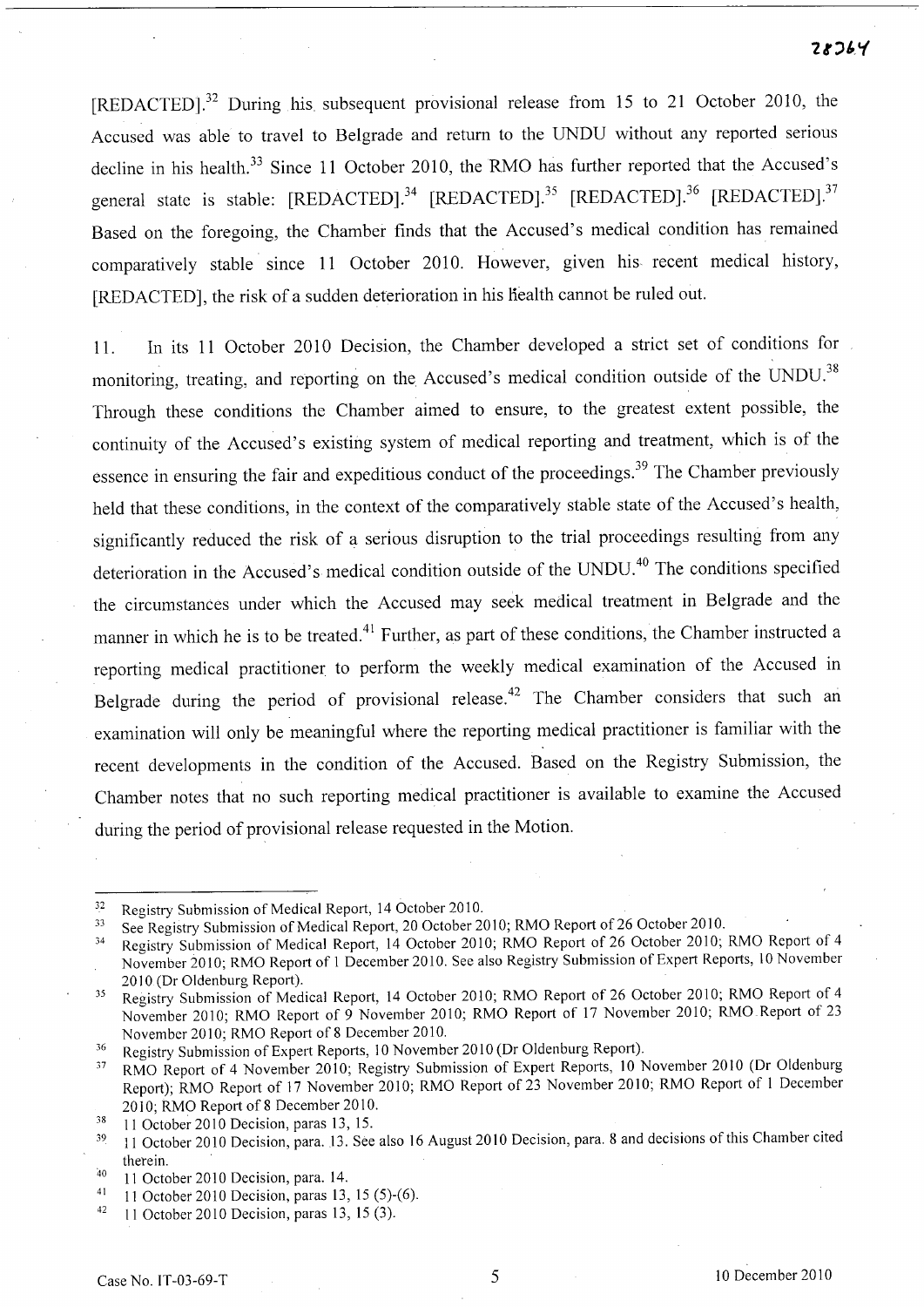12. The Accused's Personal Guarantees indicate that he is willing to comply with any conditions ordered by the Chamber. However, unlike the Accused's waiver of 30 September 2010, the Accused's Personal Guarantees do not expressly provide an unequivocal waiver of doctor patient privilege.<sup>43</sup> The Chamber finds that an unequivocal waiver may be necessary for the proper functioning of the developed conditions for monitoring, treating, and reporting on the Accused's medical condition outside of the UNDD. However, the title of the Annex to the Motion suggests. that such a waiver may have been intended. 44 The Chamber therefore finds it appropriate to give the Stanišić Defence an opportunity to clarify the waiver. The Chamber finds that, provided the waiver is clarified, the Chamber is able to impose conditions which, in spite of the unavailability of a reporting medical practitioner, and in light of the comparatively stable'state of the Accused's health, will reduce, to a certain extent, the risk of a serious disruption to the trial proceedings resulting from any deterioration in the Accused's medical condition outside of the UNDU.

13. In balancing the humanitarian grounds advanced by the Stanišić Defence against the reduced risk of a serious disruption to the trial proceedings, the Chamber finds that provisional release should be granted. With regard to the duration of the provisional release, the Chamber considers that the memorial service is scheduled to be held on 18 December 2010 and that the, Accused wishes to visit his father's grave on 19 December 2010. Further, no reporting medical practitioner is available to examine the Accused in Belgrade. Under these circumstances, the Chamber finds it appropriate that provisional release be granted for a period of 7 days, from 17 to 23 December 2010.<sup>45</sup>

## **V.** DISPOSITION

14. For the foregoing reasons, pursuant to Rules 54 and 65 of the Rules, the Chamber

**INVITES** the Stanišić Defence to contact the Accused with a view to filing by Monday 13 December 2010 an unequivocal waiver of doctor-patient privilege with regard to any treatment received during the Accused's provisional release;

<sup>&</sup>lt;sup>43</sup> See Stanišić Medical Submissions Relating to 20th September 2010 Urgent Provisional Release Application (Confidential), 1 October 2010, Confidential Annex A.

<sup>44</sup> See Motion, Confidential Annex III, Personal Guarantee and Waiver of Confidentiality, dated 17 November 2010.

<sup>&</sup>lt;sup>45</sup> The Chamber notes that as the Accused returns on 23 December 2010, this may practically affect the RMO's ability to submit a written report to the Chamber on the medical condition of the Accused for the week of20-24 December 2010. The Chamber expects the RMO to either, where possible, examine and report on the Accused's medical condition upon his return on 23 December 2010, or to dispense with a report for the week of 20-24 December 2010 and examine and report on the Accused's medical condition in the week of 27-31 December 2010, as per the Third Decision Amending Modalities for Trial, 17 September 2010, Annex A (3).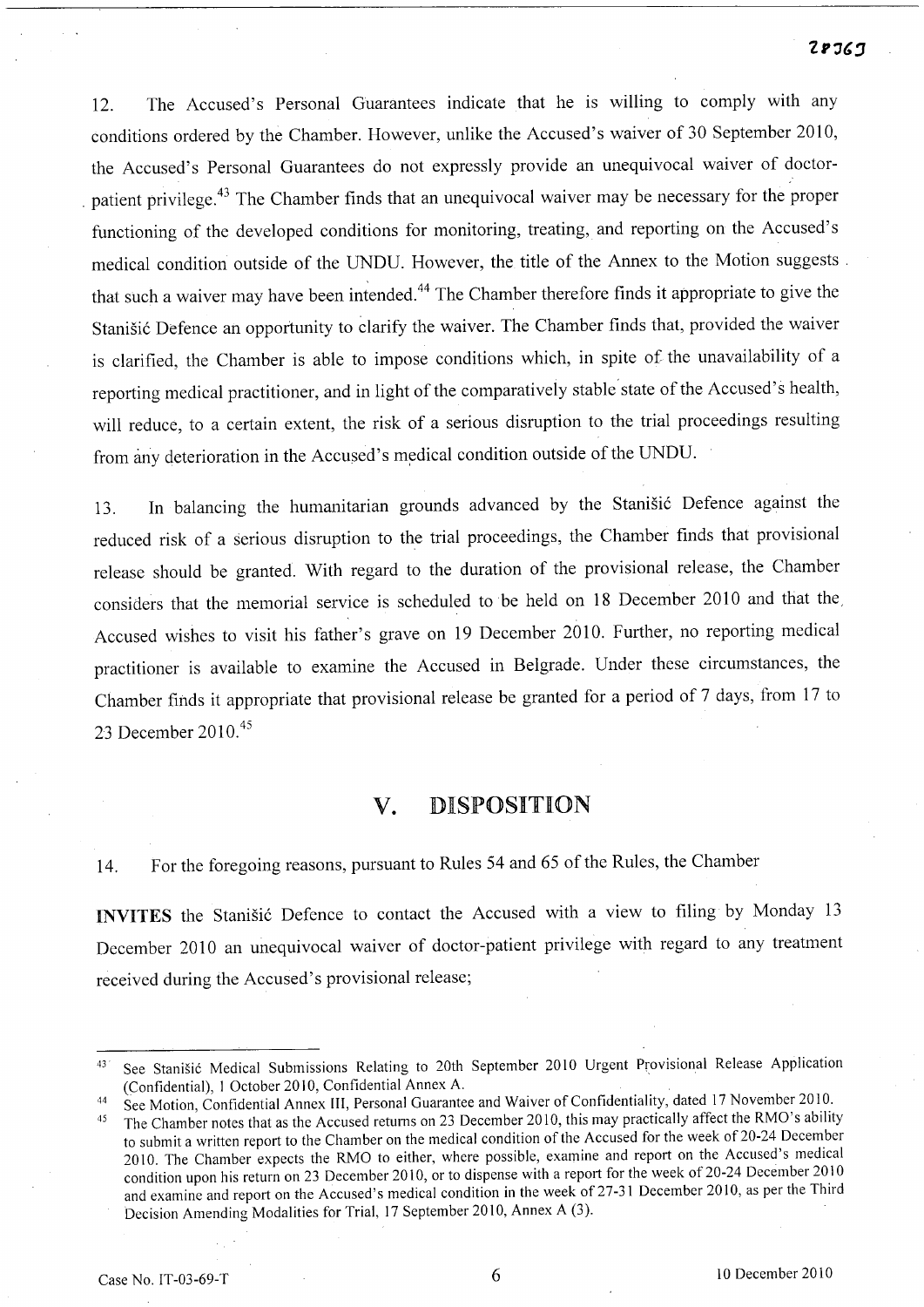**GRANTS** the Motion, and:

- 1. **ORDERS** as follows:
- (a) that on Friday, 17 December 2010 (or in case of unforeseen events, the first practicable day thereafter), the Accused be transported to Schiphol airport in the Netherlands by the Dutch authorities;
- (b) that, at Schiphol airport, the Accused be provisionally released into the custody of officials of the Government of Serbia to be designated prior to his release in accordance with operative paragraph (6)(a) hereof, who shall accompany the Accused for the remainder of his travel to Serbia and to his place of residence;
- (c) that, on his return, the Accused be accompanied by the same designated officials of the Government of Serbia, who shall deliver the Accused to the custody of the Dutch authorities at Schiphol on or before Thursday 23 December 2010, and that the Dutch authorities then transport the Accused back to the UNDU in The Hague; and
- (d) that, during the period of provisional release, the Accused abide by the following conditions, and that the authorities of the Government of Serbia, including the local police, ensure compliance with such conditions:
	- (i) to remain within the confines of the municipality of Belgrade, and to travel outside of those confines only to attend the memorial service of his father in [REDACTED] on 18 December 2010 and to visit his father's grave in [REDACTED] on 19 December 2010;
	- (ii) to surrender his passport and any other valid travel documents to the Ministry of Justice;
	- (iii) to provide the addresses at which he will be staying in Belgrade and to which he will be travelling in [REDACTED] on 18 and 19 December 2010 to the Serbian Ministry of Justice ("Ministry of Justice") and the Registrar of the Tribunal before leaving the UNDU in The Hague;
	- (iv) to report each day before 1 p.m. to the police in Belgrade at a local police station to be designated by the Ministry of Justice in accordance with operative paragraph 6(b) hereof, unless admitted to a medical institution and with the exception of 18 and 19 December 2010, on which days the Accused need not report to a local police station;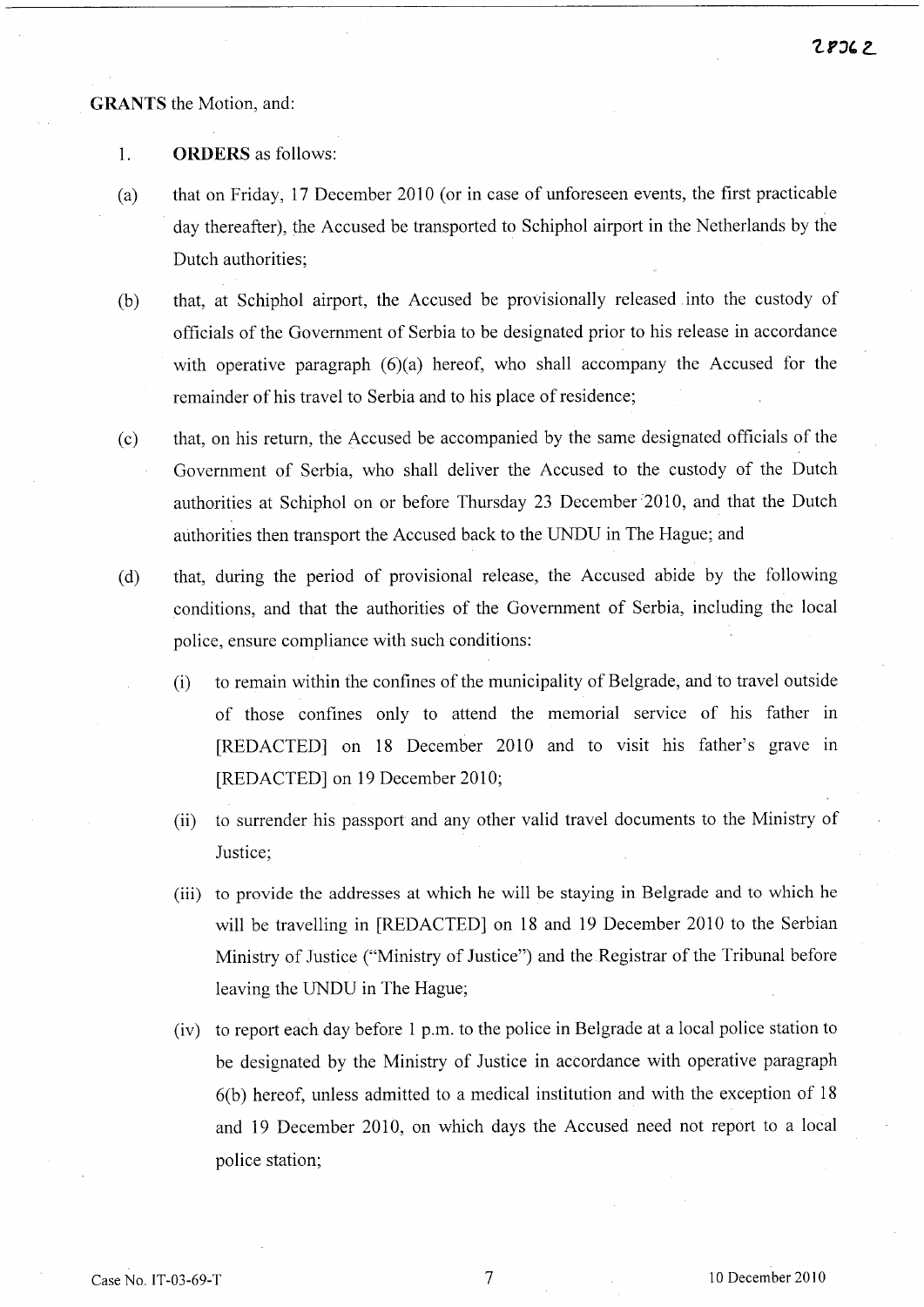- (v) to consent to having the Ministry of Justice check with the local police about his presence and to the making of occasional, unannounced visits upon the Accused by the Ministry of Justice or by a person designated by the Registrar of the Tribunal;
- (vi) not to have any contact whatsoever or in any way interfere with any victim or potential witness or to otherwise interfere in any way with the proceedings or the administration of justice;
- (vii) not to discuss his case with anyone, including the media, other than his counsel;
- (viii) not to seek direct access to documents or archives or to destroy any evidence;
- (ix) to comply strictly with any requirements of the authorities of the Government of Serbia necessary to enable them to comply with their obligations under this Order and their guarantees:
- (x) to return to the Tribunal on or before Thursday 23 December 2010;
- (xi) to comply strictly with any further Order of the Chamber varying the terms of or terminating provisional release; and
- (xii) to comply with the reporting and treatment regime set out in operative paragraphs (2)-(4) hereof;
- 2. INSTRUCTS the RMO to:
- (a) conduct a medical examination of the Accused on 14 December 2010 with a view to his provisional release; and
- (b) report to the Chamber no later than 12 p.m. on 15 December 2010 on the medical condition of the Accused, identifying in particular any symptoms which might suggest a deterioration or potential deterioration in the Accused's condition and/or his ability to travel;
- 3. INSTRUCTS the Medical Service of the UNDU to be available, to the extent possible, for consultation regarding the treatment the Accused should receive, if contacted by an institution treating the Accused during the period of provisional release, as in operative paragraph  $5(e)$  hereof;
- 4. ORDERS that the Accused, during the period of provisional release:
- (a) arrange with the Registry to return as soon as practicable to The Hague in case of any significant deterioration in his health, whether experienced personally or the symptoms of which are identified by medical practitioners;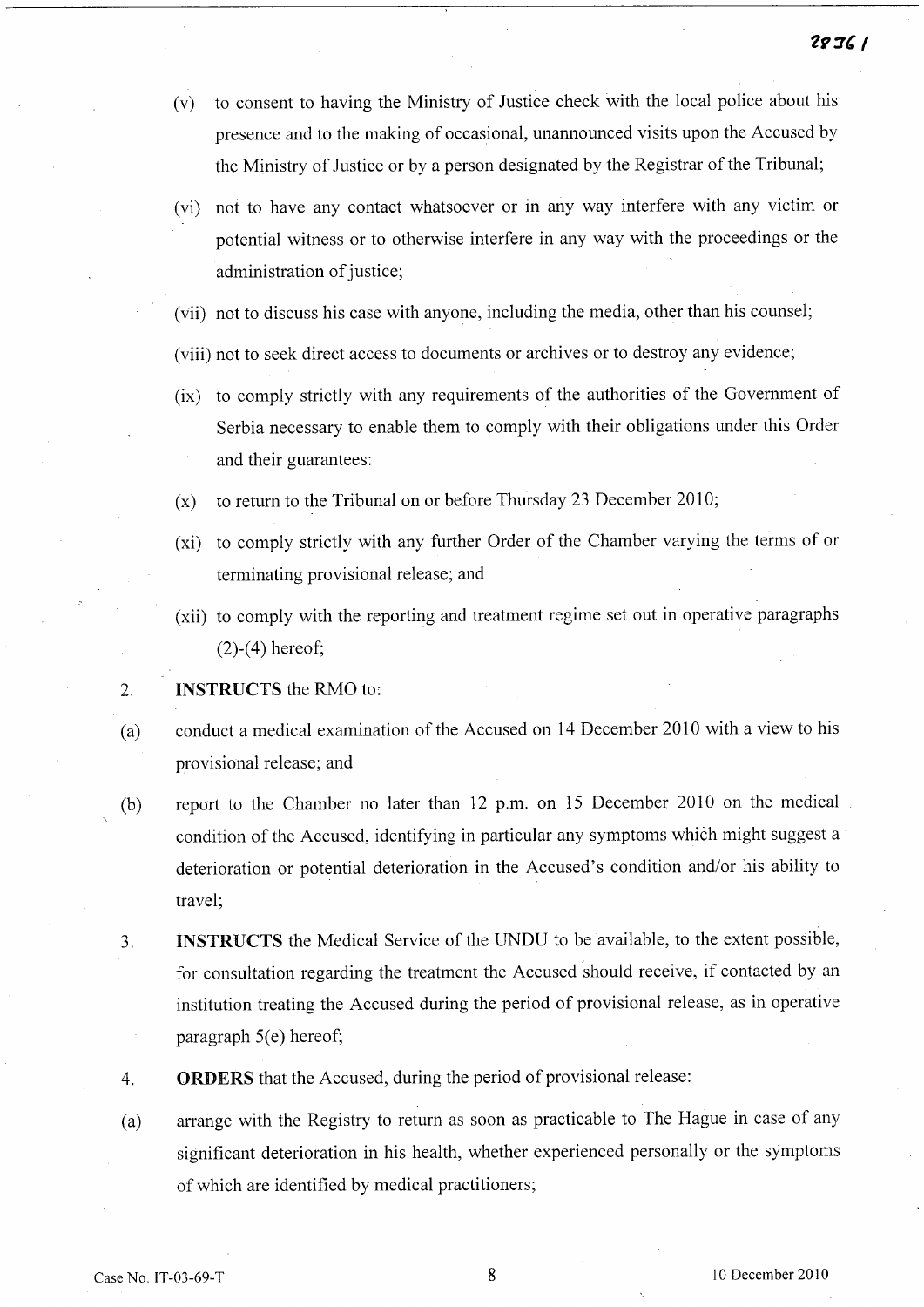- (b) not seek treatment from or consult with any medical practitioner other than the Medical Service of the UNDU and his current treating specialists, unless in need of urgent medical attention or when acting on and in accordance with the specific advice of the Medical Service of the UNDU and/or his current treating specialists; and
- (c) if required to seek urgent medical attention, or if specifically advised by the Medical Service of the UNDU and/or his current treating specialists to seek medical attention, notify the Registrar, directly or via counsel, as soon as possible of the name and address of any medical practitioner consulted and, if applicable, of the name and address of any institution where he has been or will be treated or to which he has been or will be admitted;
- 5. **REQUIRES** that the Government of Serbia ensure, to the fullest extent possible, that any institution treating the Accused or to which the Accused is admitted during the period of provisional release, including the Military Medical Hospital in Belgrade:
- (a) reports to the Registrar as soon as possible after the arrival, assessment or admission of the Accused at the institution;
- (b) reports to the Registrar as soon as possible on any treatment the Accused is to receive or has received;
- (c) notifies the Registrar of the identity of all medical practitioners involved in the treatment of the Accused at and/or by the institution;
- (d) allows the RMO, the Medical Service of the UNDU, the Accused's current treating specialists, and any other medical experts appointed by the Chamber, to examine the Accused at any time;
- (e) to the extent possible, treats the Accused only in consultation with the Medical Service of the UNDU regarding the treatment the Accused should receive;
- (f) treats the Accused with a view to his returning as soon as practicable to The Hague, where he can receive further treatment; and
- (g) in the event that the Accused is admitted to the medical institution, allows the member of the police appointed under operative paragraph 6(c) hereof and any person(s) making an unannounced visit pursuant to operative paragraph  $1(d)(v)$  hereof to verify at any time that the Accused is present at the institution;
- 6. **REQUIRES** the Government of Serbia to assume responsibility as follows: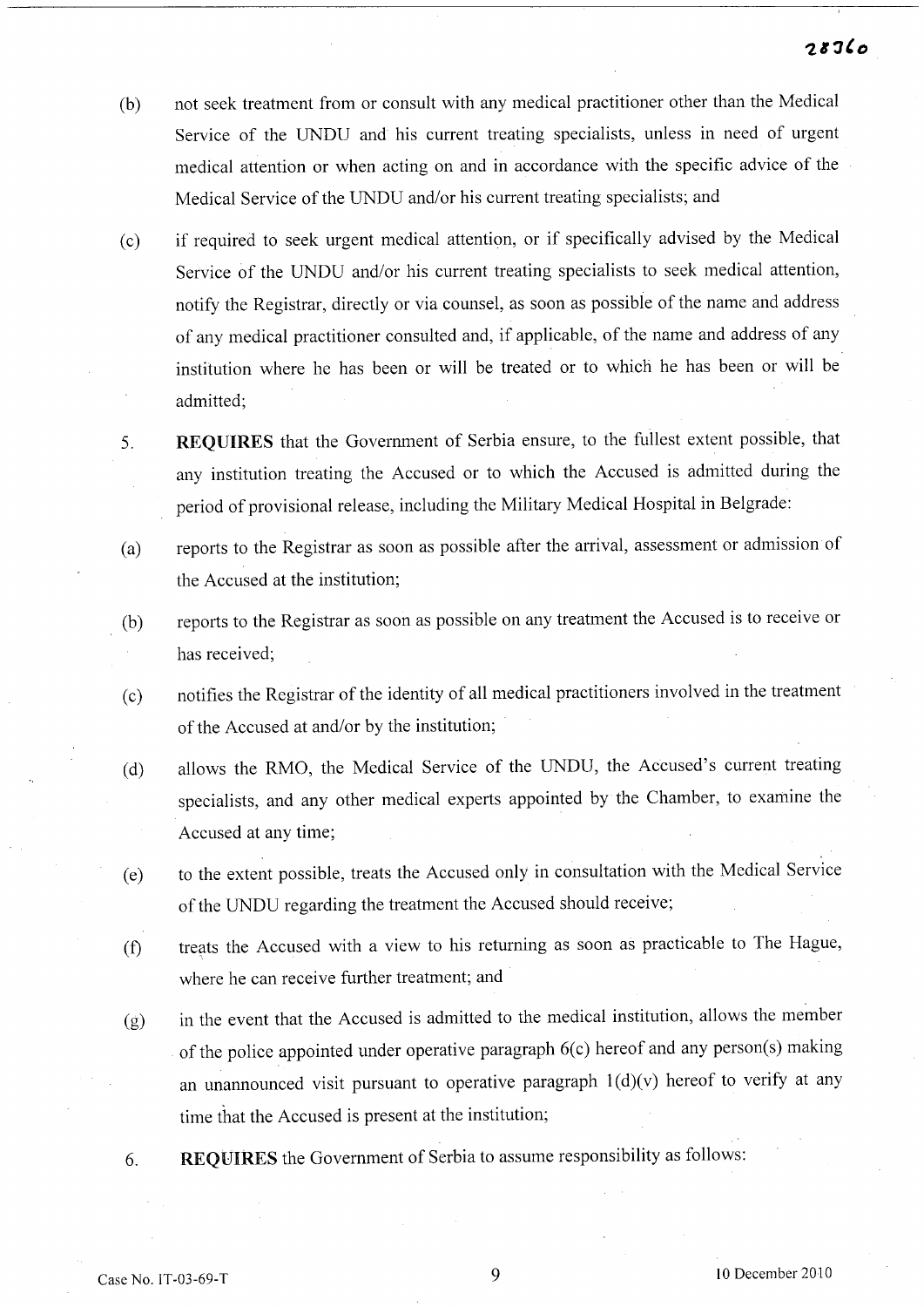- (a) by designating officials of the Government of Serbia into whose custody the Accused shall be provisionally released and who shall accompany the Accused from Schiphol' airport to Serbia and to his place of residence, and notifying, as soon as practicable, the Chamber and the Registrar of the names of the designated officials;
- (b) by designating a local police station in Belgrade to which the Accused is to report each day during the period of provisional release (with the exception of 18 and 19 December 2010), and notifying, as soon as practicable, the Chamber and the Registrar of the name and location of this police station;
- (c) in the event that the Accused is admitted to a medical institution, by appointing a member of the police to verify at least daily that the Accused is present at that institution, and .by notifying, as soon as practicable, the Chamber and the Registrar of the name of this member of the police;
- (d) for the personal security and safety of the Accused while on provisional release;
- (e) for all expenses. concerning transport of the Accused from Schiphol airport to Belgrade and back;
- (f) for all expenses concerning accommodation, medical treatment and security of the Accused while on provisional release;
- (g) by not issuing any new passports or other documents which would enable the Accused to travel;
- (h) by submitting a written report to the Chamber as to the compliance of the Accused with the terms of this Order;
- (i) by arresting and detaining the Accused immediately if he should breach any of the conditions of this Order; and
- (j) by reporting immediately to the Chamber any breach of the conditions set out above;
- 7. INSTRUCTS the Registrar of the Tribunal to:
- (a) consult with the Ministry of Justice of the Netherlands as to the practical arrangements for the release of the Accused;
- (b) continue to detain the Accused at the UNDU in The Hague until such time as the Chamber and the Registrar have been notified of the name of the designated officials of the Government of Serbia into whose custody the Accused is to be provisionally released;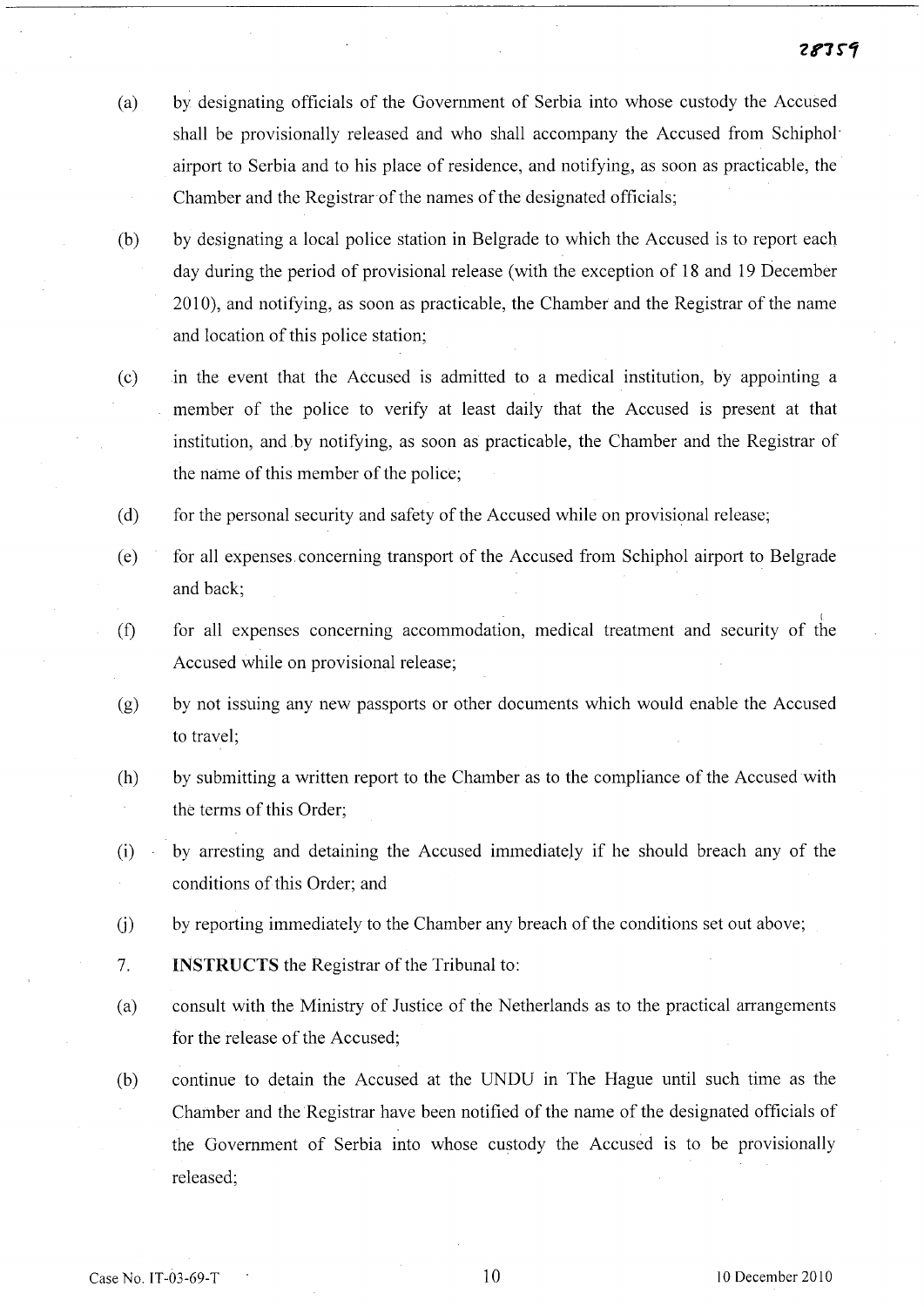- (c) facilitate the examination of the Accused by the RMO as outlined in operative paragraph 2(a) hereof;
- (d) provide to the Accused and to the Government of Serbia the contact details necessary for the communications set out in operative paragraphs  $4(c)$ ,  $5(a)-(c)$  and  $5(e)$  hereof; and
- (e) provide to the Chamber, without delay, the reports and notifications set out in operative paragraphs 4(c) and 5(a)-(c) hereof; and
- 8. REQUESTS the authorities of all States through which the Accused will travel to:
- (a) hold the Accused in custody for any time that he will spend in transit at the airport; and
- (b) arrest and detain the Accused pending his return to the UNDU in The Hague, should he attempt to escape.

Done in English and in French, the English being authoritative.

Judge Alphons Orie Presiding Judge

Dated this Tenth day of December 2010 At The Hague The Netherlands

 $\zeta$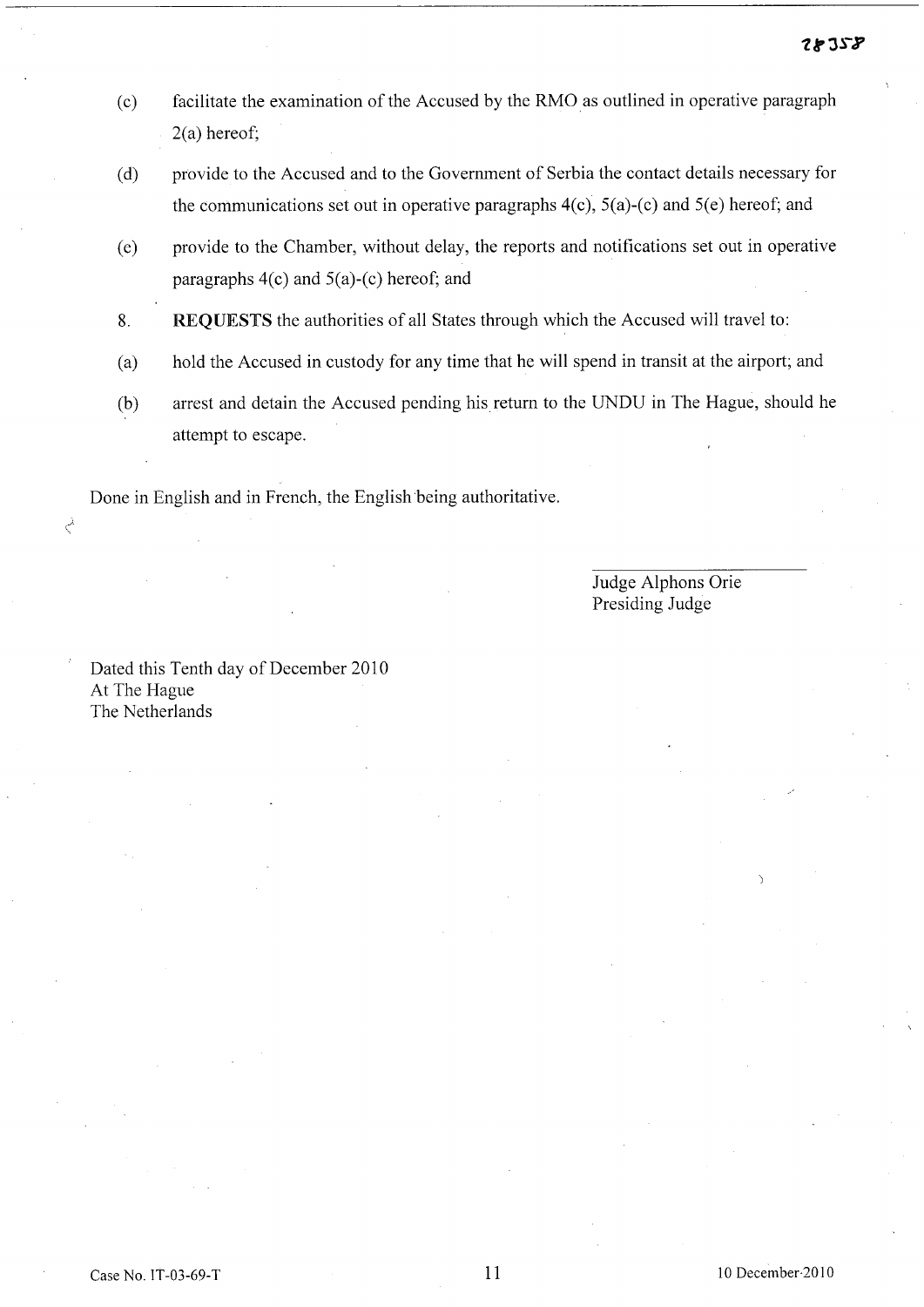## UNITED **NATIONS**



International Tribunal for the Prosecution of Persons Responsible for Serious Violations of International Humanitarian Law Committed in the Territory of the Former Yugoslavia since 1991

| Case No.  | $TT-03-69-T$     |
|-----------|------------------|
| Date:     | 16 December 2010 |
| Original: | English          |

#### IN TRIAL CHAMBER I

Before:

Judge Alphons Orie, Presiding Judge Michèle Picard Judge Elizabeth Gwaunza

Registrar:

Decision of:

Mr John Hocking

16 December 2010

#### PROSECUTOR

v.

### JOVICA STANISIC FRANKO SIMATOVIC

#### PUBLIC REDACTED VERSION

### DECISION ON STANISIC RENEWED REQUEST FOR PROVISIONAL RELEASE

# Office of the Prosecutor

Mr Dermot Groome

### The Government of the Republic of Serbia

*Per:* The Embassy of the Republic of Serbia to the Kingdom of the Netherlands

#### Government of the Kingdom of the Netherlands

#### Counsel for Jovica Stanisic Mr Wayne Jordash Mr Geert~Jan Alexander Knoops

Counsel for Franko Simatovic Mr Mihajlo Bakrač Mr Vladimir Petrović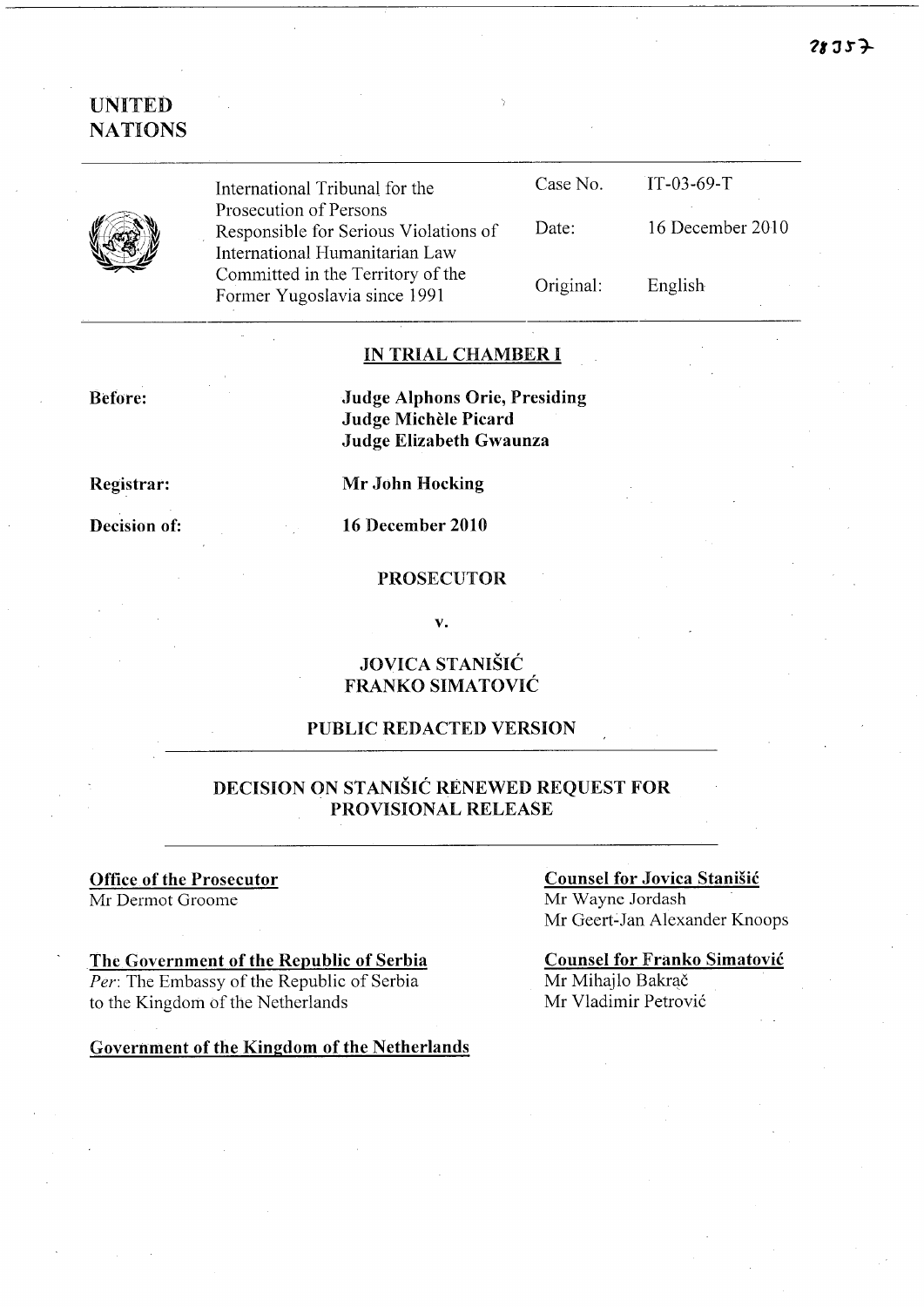## **I.** PROCEDURAL HISTORY

1. On 10 December 2010, the Chamber issued the Decision on Urgent Stanišić Motion for Provisional Release ("Decision of 10 December 2010"), granting provisional release from 17 to 23 December 2010.<sup>1</sup> On 13 December 2010, in Court, the Stanišić Defence requested that the Accused be granted a number of additional days of provisional release ("Renewed Request").<sup>2</sup> The Stanišić Defence submitted, *inter alia*, that the Reporting Medical Officer, Dr Eekhof ("RMO"), was willing to travel to Belgrade during the period of provisional release.<sup>3</sup> On the same day, in informal communications, the Registry informed the Chamber that the RMO was not available, and the Chamber informed the parties accordingly in Court.<sup>4</sup> The Stanišić Defence then clarified that it had received the information from a nurse of the United Nations Detention Unit ("UNDU").<sup>5</sup> On the same day, the Prosecution responded to the Renewed Request.<sup>6</sup> On 14 December 2010, the Stanišić Defence submitted that the RMO was willing to travel to Belgrade, but that the medical or administrative authority under which he was working would not permit him to do so.<sup>7</sup> On 15 December 2010, in informal communications, the Registry informed the Chamber that the RMO was not available to travel to Belgrade during the period of provisional release, but that he would be available to put questions to the Accused by telephone during that period.

# **11.** SUBMISSIONS OF THE PARTIES

2. The Stanišić Defence submitted that a number of additional days of provisional release would allow the Accused to spend more time with his family, and particularly with his son, who attends school on weekdays.<sup>8</sup> The Stanisić Defence further submitted that the RMO could put questions to the Accused by telephone and report to the Chamber on this basis.<sup>9</sup> The Stanišić Defence argued that, alternatively, instead of a reporting doctor, exceptionally, a treating doctor could perform a medical examination of the Accused in Belgrade and report any deterioration in the Accused's condition to the Chamber.<sup>10</sup>

- $\overline{4}$ T. 10260.
- Ibid.
- T. 10239,10241-10242.
- T.I0313-10314.
- T. 10239,10343.
- T. 10344.
- $10$  T. 10238, 10241, 10343.

Decision on Urgent Stanisic Motion for Provisional Release, 10 December 2010 (Confidential), paras 13-14.  $\mathbf{1}$  $\overline{c}$ T. 10238-10239, 1024l.

 $\overline{3}$ T.I0238.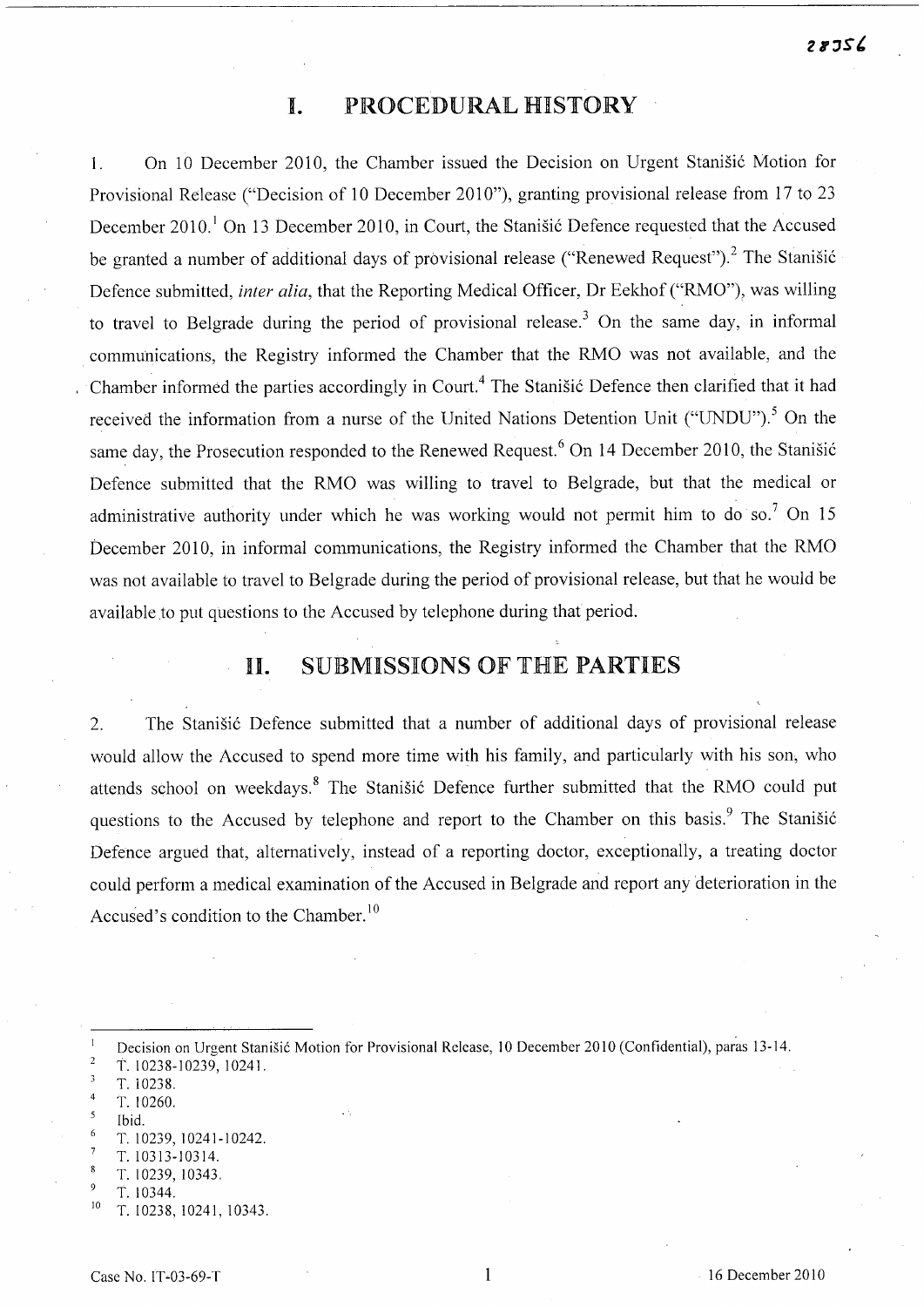3. The Prosecution opposed any changes to the current medical reporting regime.<sup>11</sup> The Prosecution further referred to its earlier submissions.<sup>12</sup>

## III. APPLICABLE LAW

4. The Chamber recalls the applicable law governing provisional release and provisional release procedures as set out in its previous decisions.<sup>13</sup>

# IV. DISCUSSION

5. The Chamber considers that the guarantees provided by the Government of the Republic of Serbia ("Serbia") dated 18 November 2010 and the letter filed by the Tribunal's Host State on 3 December 2010 apply equally to the Renewed Request. 14 The Chamber recalls the discussion in the Decision of 10 December 2010 of the requirements of Rule 65 of the Tribunal's Rules of Procedure and Evidence ("Rules") and of the humanitarian grounds advanced in favour of provisional release.<sup>15</sup> The Chamber further recalls its discussion of the risk of a serious disruption of proceedings resulting from the Accused's medical condition and of the developed conditions for monitoring, treating, and reporting on the Accused's medical condition during provisional release.<sup>16</sup>

6. In the Decision of 10 December 2010, the Chamber considered with regard to the length of provisional release, *inter alia,* that no reporting medical practitioner was available to examine the Accused in Belgrade.<sup>17</sup> The Chamber has consistently drawn a distinction between the functions of treating physicians and those of Chamber-appointed reporting medical experts.<sup>18</sup> In light of this distinction, appointing a treating physician to report on the Accused's condition during provisional release would be inappropriate.<sup>19</sup> The RMO remains unavailable to travel to Belgrade. However, the RMO is available to put questions to the Accused by telephone and to report to the Chamber on the basis of the Accused's answers. The resulting report will in all likelihood be less thorough than a report based on a physical examination of the Accused. However, provided the Accused answers

 $11$  T. 10241-10242.

<sup>&</sup>lt;sup>12</sup> T. 10239; see summary of Prosecution submissions in Decision of 10 December 2010, para. 4.<br><sup>13</sup> See Decision of 10 December 2010, para. 5: Decision on Urgent Stanišić Defence Motion for

See Decision of 10 December 2010, para. 5; Decision on Urgent Stanišić Defence Motion for Provisional Release, 31 March 2010 (Confidential), paras 19-21; Decision on Simatovic Defence Motion Requesting Provisional Release during the Winter Court Recess, 15 December 2009, paras 11-12; Decision on Simatovic Defence Motion Requesting Provisional Release, 15 October 2009, paras 10-12.

<sup>&</sup>lt;sup>14</sup> See Urgent Stanišić Motion for Provisional Release, 24 November 2010, Confidential Annex II; Letter of the Ministry of Foreign Affairs of the Kingdom of the Netherlands on Provisional Release for Mr Jovica Stanisic, 3 December 2010.

<sup>&</sup>lt;sup>15</sup> Decision of 10 December 2010, paras 6-8.<br><sup>16</sup> Decision of 10 December 2010, paras  $9.13$ 

<sup>&</sup>lt;sup>16</sup> Decision of 10 December 2010, paras 9-13.<br><sup>17</sup> Decision of 10 December 2010, para 13.

<sup>&</sup>lt;sup>17</sup> Decision of 10 December 2010, para. 13.

<sup>&</sup>lt;sup>18</sup> See T. 10240, 10343-10344.

Ibid.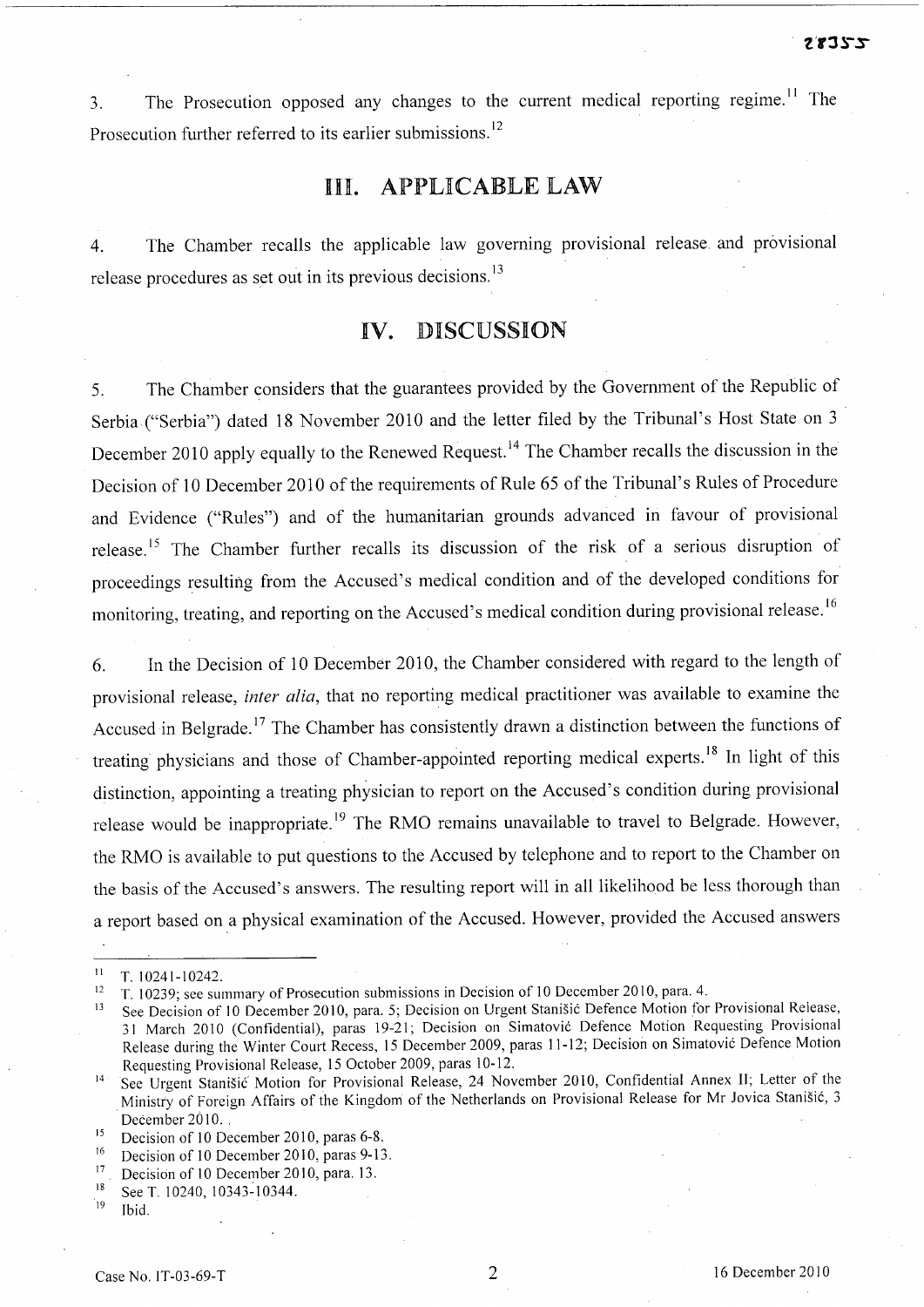truthfully, the RMO will at least be able to recognize any serious deterioration in the Accused's condition. Under these circumstances and in light of the RMO's report of 15 December 2010 on the Accused's medical condition,<sup>20</sup> the Chamber finds it appropriate that the provisional release granted in its Decision of 10 December 2010 be extended to a period of 12 days, from 17 to 28 December 2010.

# **v.** DISPOSITION

7. For the foregoing reasons, pursuant to Rules 54 and 65 of the Rules, the Chamber

**GRANTS** the Renewed Request, and:

- 1. **ORDERS** as follows:
- (a) that on Friday, 17 December 2010 (or in case of unforeseen events, the first practicable day thereafter), the Accused be transported to Schiphol airport in the Netherlands by the . Dutch authorities;
- (b) that, at Schiphol airport, the Accused be provisionally released into the custody of officials of the Government of Serbia to be designated prior to his release in accordance with operative paragraph (6)(a) hereof, who shall accompany the Accused for the remainder of his travel to Serbia and to his place of residence;
- (c) that, on his return, the Accused be accompanied by the same designated officials of the Government of Serbia, who shall deliver the Accused to the custody of the Dutch authorities at Schiphol on or before Tuesday 28 December 2010, and that the Dutch authorities then transport the Accused back to the UNDU in The Hague; and
- (d) that, during the period of provisional release, the Accused abide by the following conditions, and that the authorities of the Government of Serbia, including the local police, ensure compliance with such conditions:
	- (j) to remain within the confines of the municipality of Belgrade, and to travel outside of those confines only to attend the memorial service of his father in [REDACTED] on 18 December 2010 and to visit his father's grave in [REDACTED] on 19 December 2010;
	- (ii) to surrender his passport and any other valid travel documents to the Ministry of Justice;

<sup>20</sup> RMO Medical Report of 15 December 2010.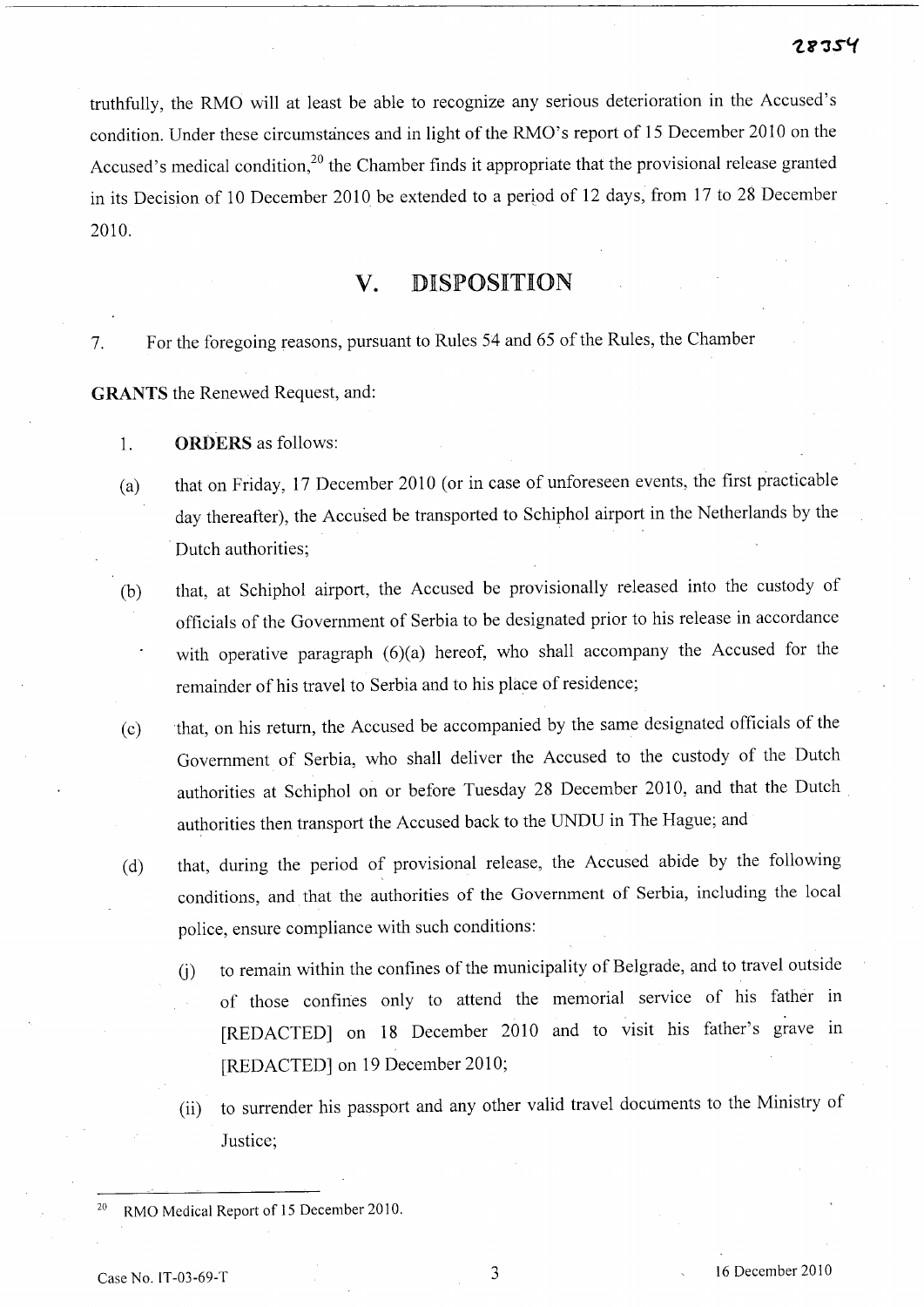- (iii) (to the extent he has not already done so) to provide the addresses at which he will be staying in Belgrade and to which he will be travelling in [REDACTED] on 18 and 19 December 2010 to the Serbian Ministry of Justice ("Ministry of Justice") and the Registrar of the Tribunal before leaving the UNDU in The Hague;
- (iv) to report each day before 1 p.m. to the police in Belgrade at a local police station to be designated by the Ministry of Justice in accordance with operative paragraph 6(b) hereof, unless admitted to a medical institution and with the exception of 18 and 19 December 2010, on which days the Accused need not report to a local police station;
- (v) to consent to having the Ministry of Justice check with the local police about his presence and to the making of occasional, unannounced visits upon the Accused by the Ministry of Justice or by a person designated by the Registrar of the Tribunal;
- (vi) not to have any contact whatsoever or in any way interfere with any victim or potential witness or to otherwise interfere in any way with the proceedings or the administration of justice;
- (vii) not to discuss his case with anyone, including the media, other than his counsel;
- (viii) not to seek direct access to documents or archives or to destroy any evidence;
- (ix) to comply strictly with any requirements of the authorities of the Government of Serbia necessary to enable them to comply with their obligations under this Order and their guarantees:
- (x) to return to the Tribunal on or before Tuesday 28 December 2010;
- (xi) to comply strictly with any further Order of the Chamber varying the terms of or terminating provisional release; and
- (xii) to comply' with the reporting and treatment regime set out in operative paragraphs (2)-(4) hereof;

#### 2. INSTRUCTS the RMO to:

- (a) put questions to the Accused by telephone on Wednesday 22 December 2010 with a view to identifying in particular any symptoms which might suggest a deterioration or potential deterioration in the Accused's condition and/or his ability to travel; and
- (b) report to the Chamber no later than 12 p.m. on Thursday 24 December 2010 on the medical condition of the Accused;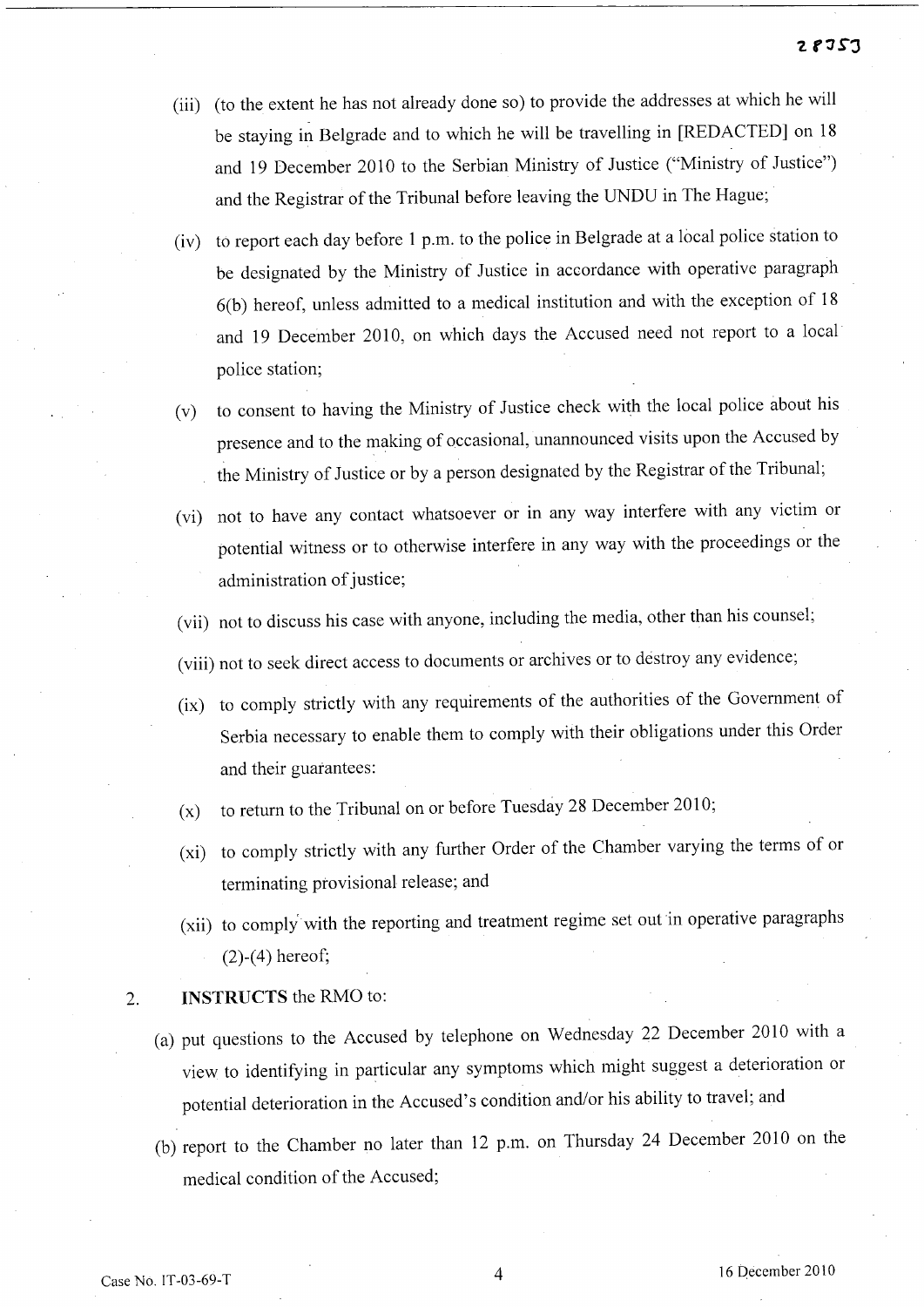- 3. **INSTRUCTS** the Medical Service of the UNDU to be available, to the extent possible, for consultation regarding the treatment the Accused should receive, if contacted by an institution treating the Accused during the period of provisional release pursuant to operative paragraph  $5(e)$  hereof;
- 4. **ORDERS** that the Accused, during the period of provisional release:
	- (a) arrange with the Registry to return as soon as practicable to The Hague in case of any significant deterioration in his health, whether experienced personally or the symptoms of which are identified by the RMO or other medical practitioners;
	- (b) not seek treatment from or consult with any medical practitioner other than the Medical Service of the UNDU and his current treating specialists, unless in need of urgen<sup>t</sup> medical attention or when acting on and in accordance with the specific advice of the Medical Service of the UNDU and/or his current treating specialists; and
	- (c) if required to seek urgent medical attention, or if specifically advised by the Medical Service of the UNDU and/or his current treating specialists to seek medical attention, notify the Registrar, directly or via counsel, as soon as possible of the name and address of any medical practitioner consulted and, if applicable, of the name and address of any institution where he has been or will be treated or to which he has been or will be admitted;
- 5. **REQUIRES** that the Government of Serbia ensure, to the fullest extent possible, that any institution treating the Accused or to which the Accused is admitted during the period of provisional release, including the Military Medical Hospital in Belgrade:
	- (a) reports to the Registrar as soon as possible after the arrival, assessment or admission of the Accused at the institution;
	- (b) reports to the Registrar as soon as possible on any treatment the Accused is to receive or has received;
	- (c) notifies the Registrar of the identity of all medical practitioners involved in the treatment of the Accused at and/or by the institution;
	- (d) allows the RMO, the Medical Service of the UNDU, the Accused's current treating specialists, and any other medical experts, appointed by the Chamber, to examine the Accused at any time;
	- (e) to the extent possible, treats the Accused only in consultation with the Medical Service of the UNDU regarding the treatment the Accused should receive;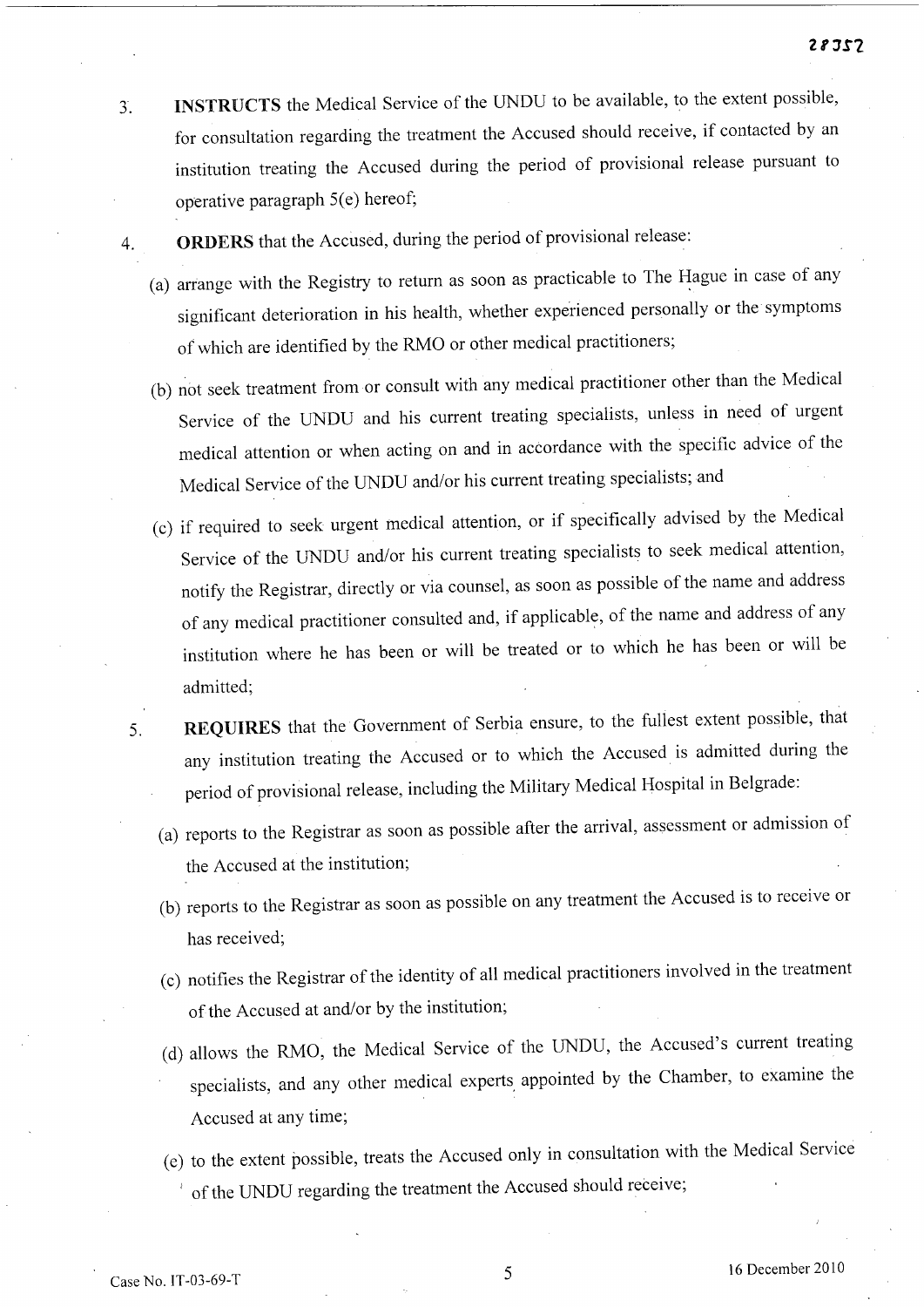- (f) treats the Accused with a view to his returning as soon as practicable to The Hague, where he can receive further treatment; and
- (g) in the event that the Accused is admitted to the medical institution, allows the member of the police appointed under operative paragraph 6(c) hereof and any person(s) making an unannounced visit pursuant to operative paragraph  $1(d)(v)$  hereof to verify at any time that the Accused is present at the institution;
- 6. REQUIRES the Government of Serbia to assume responsibility as follows:
	- (a) (to the extent it has not already done so) by designating officials of the Government of Serbia into whose custody the Accused shall be provisionally released and who shall accompany the Accused from Schiphol airport to Serbia and to his place of residence, and notifying, as soon as practicable, the Chamber and the Registrar of the names of the designated officials;
	- (b) (to the extent it has not already done so) by designating a local police station in Belgrade to which the Accused is to report each day during the period of provisional release (with the exception of 18 and 19 December 2010), and notifying, as soon as practicable, the Chamber and the Registrar of the name and location of this police station;
	- (c) in the event that the Accused is admitted to a medical institution, by appointing a member of the police to verify at least daily that the Accused is present at that institution, and by notifying, as soon as practicable, the Chamber and the Registrar of the name of this member of the police;
	- (d) for the personal security and safety of the Accused while on provisional release;
	- (e) for all expenses concerning transport of the Accused from Schiphol airport to Belgrade and back;
	- (f) for all expenses concerning accommodation, medical treatment and security of the Accused while on provisional release;
	- (g) by not issuing any new passports or other documents which would enable the Accused to travel;
	- (h) by submitting a written report to the Chamber every week as to the compliance of the Accused with the terms of this Order;
	- (i) b y arresting and detaining the Accused immediately if he should breach any of the conditions of this Order; and
	- (j) b y reporting immediately to the Chamber any breach of the conditions set out above;